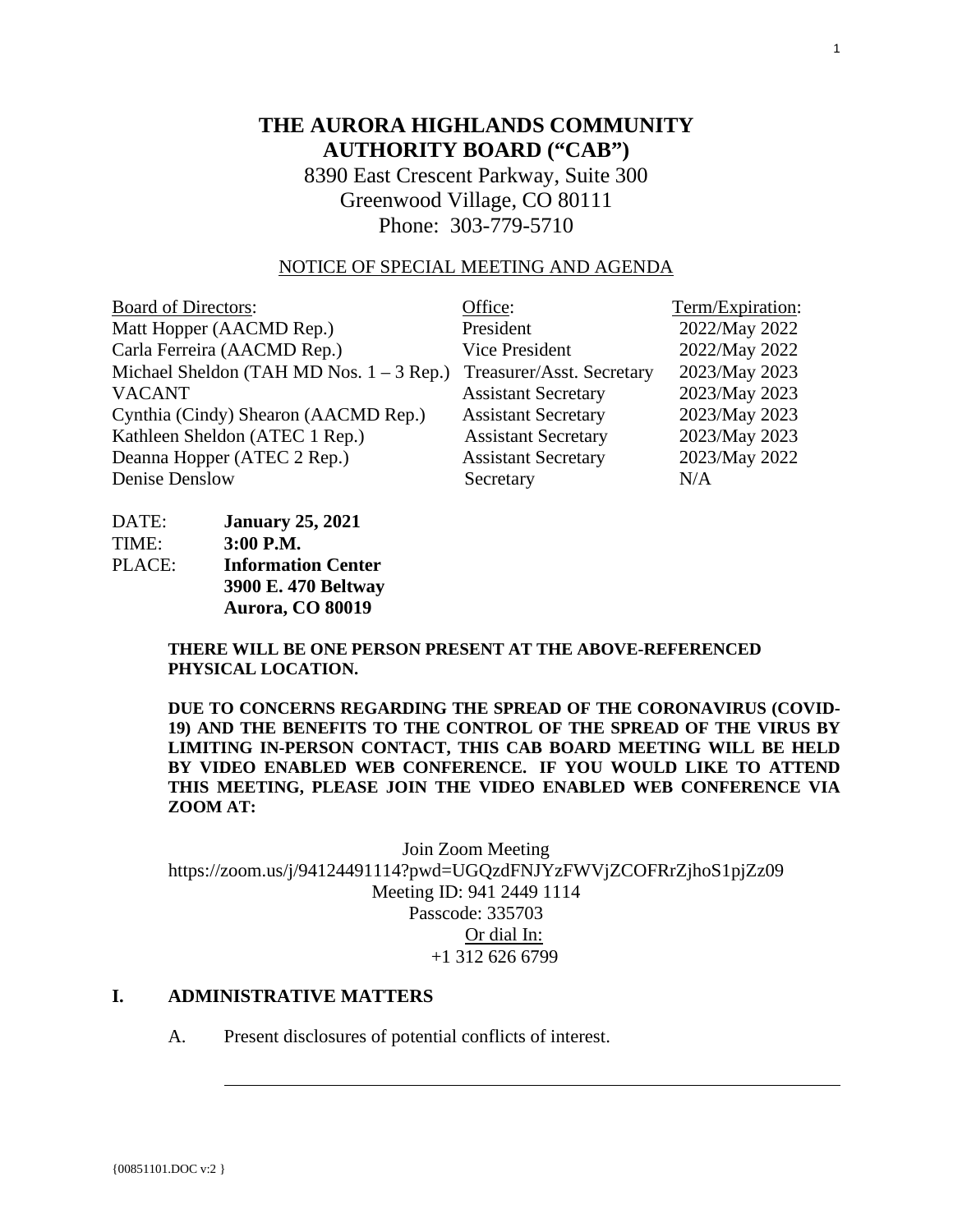- B. Confirm Quorum, location of meeting and posting of meeting notices. Approve Agenda.
- C. Public Comment. Members of the public may express their views to the Board on matters that affect the CAB that are otherwise not on the agenda. Comments will be limited to three (3) minutes per person.

# **II. CONSENT AGENDA**

 $\overline{a}$ 

 $\overline{a}$ 

Consent Agenda – These items are considered to be routine and will be ratified by one motion. There will be no separate discussion of these items unless a board member so requests; in which event, the item will be removed from the Consent Agenda and considered in the Regular Agenda.

A. [Review and consider approval of Minutes from the](#page-3-0) December 23, 2020 Special Meeting (enclosure).

### **III. LEGAL MATTERS**

 $\overline{a}$ 

 $\overline{a}$ 

A. Discuss 2021 Draw processing schedule.

#### **IV. FINANCIAL MATTERS**

 $\overline{a}$ 

 $\overline{a}$ 

- A. Discuss and approve processing December 2020 Series 2020A Draw.
	- [1. Discuss and consider approval of acceptance of CAB and Aerotropolis](#page-8-0)  Area Coordinating Metropolitan District ("District") Engineer's Report and Verification of Costs Associated with Public Improvements (Draw No. 31) Engineer's Report and Verification of Costs No. 8 prepared by Schedio Group LLC (enclosure).
	- 2. [Discuss and consider adoption of Resolution of the Board of Directors of](#page-20-0)  the CAB Authorizing a Draw on January 28, 2021 of the CAB Special Tax Revenue Draw-Down Bonds, Series 2020A (enclosure).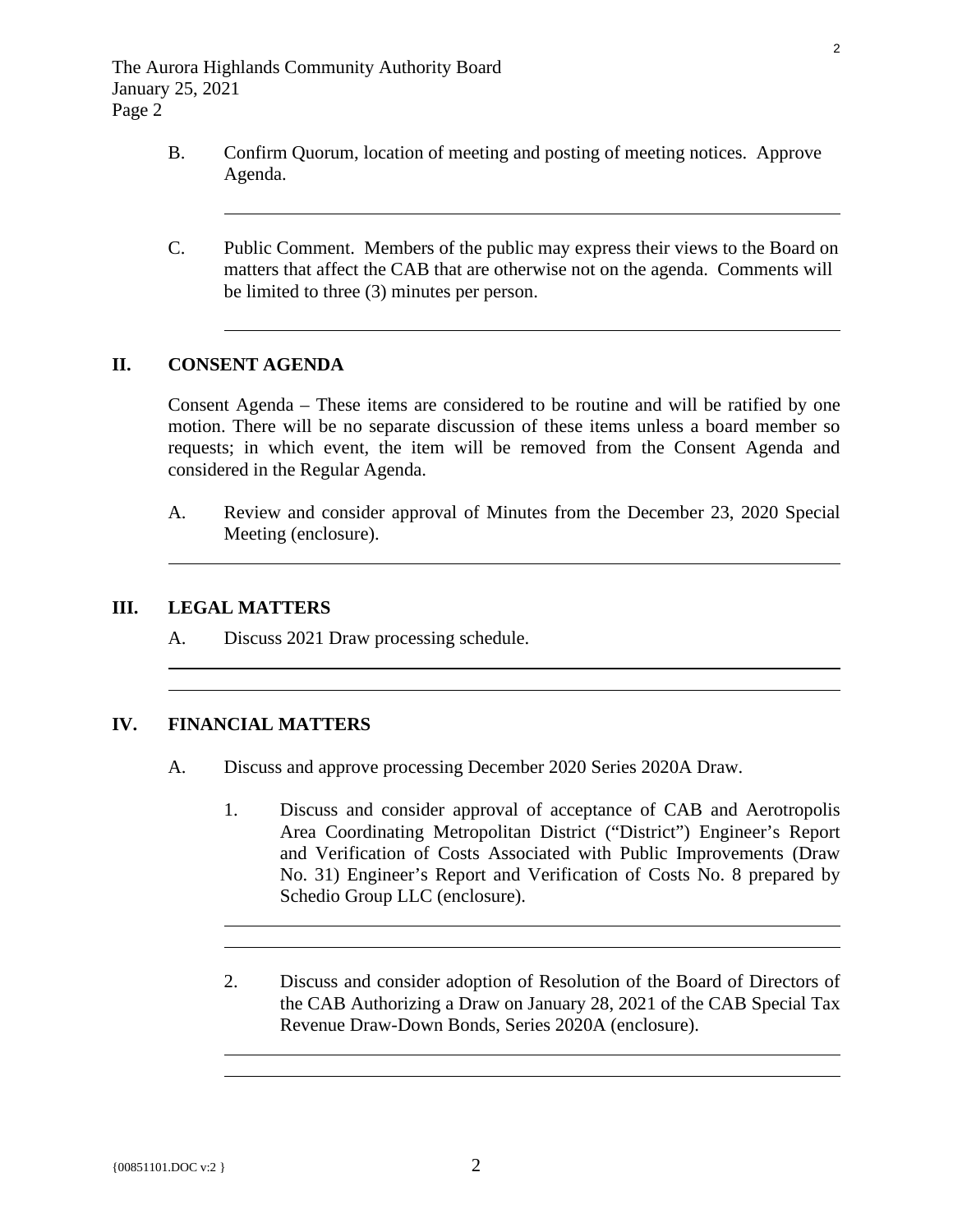# **V. MANAGER MATTERS**

None.

 $\overline{a}$ 

# **VI. COVENANT ENFORCEMENT AND COMMUNITY ENGAGEMENT MATTERS**

A. Discuss and consider vacancies and potential appointments to the Community Wide Architectural Review Committee of the CAB.

<u> 1989 - Johann Stoff, amerikansk politiker (d. 1989)</u>

## **VII. EXECUTIVE SESSION**

A. Convene in executive session pursuant to Section 24-6-402(4)(e)(I), C.R.S., to discuss matters that may be subject to negotiations; developing strategy for negotiations; and instructing negotiators and receive legal advice regarding same.

#### **VIII. OTHER BUSINESS**

# **IX. ADJOURNMENT**

 $\overline{a}$ 

**THE NEXT REGULAR MEETING IS SCHEDULED FOR FEBRUARY 18, 2021.**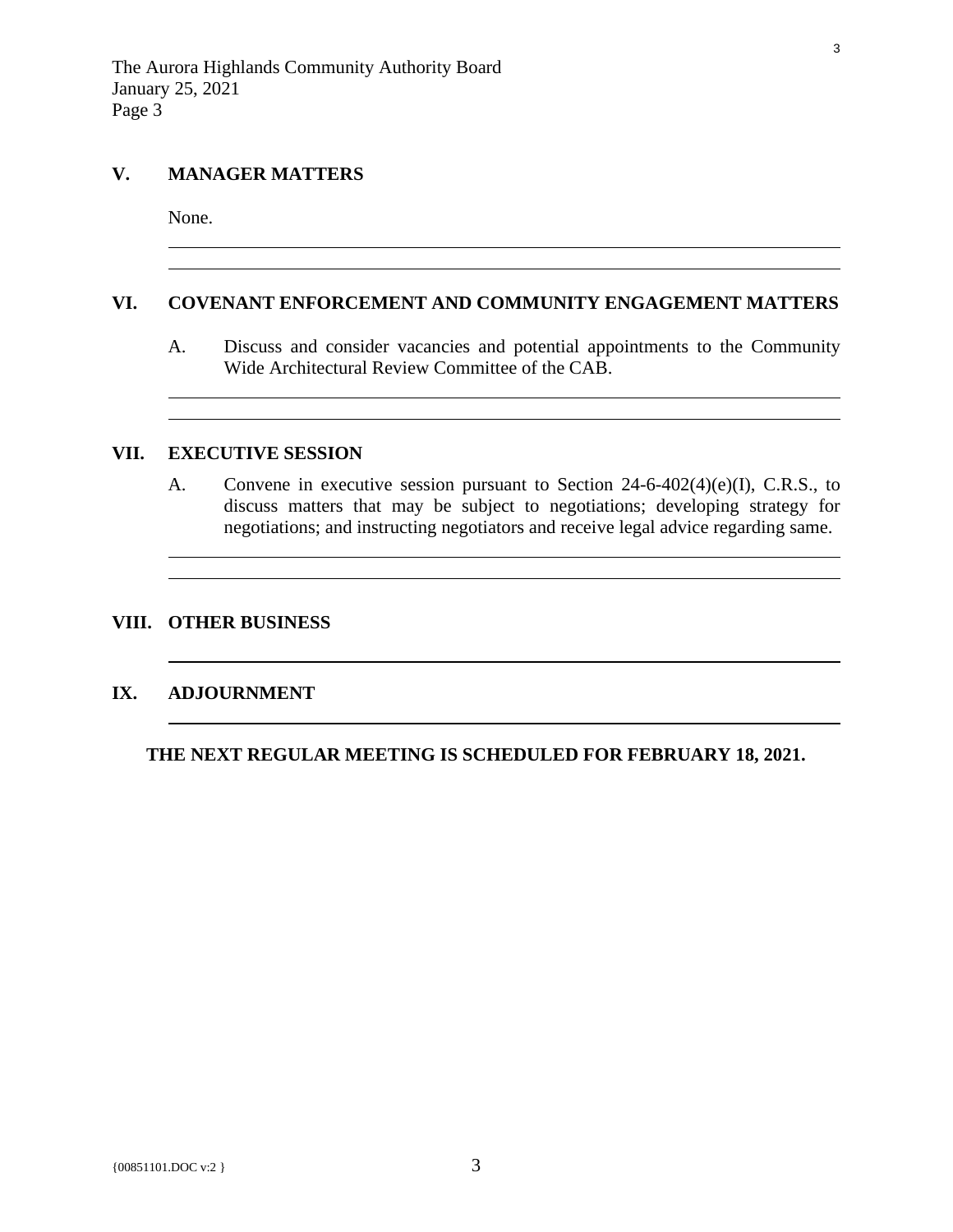<span id="page-3-0"></span>A special meeting of the Board of Directors of the CAB, County of Adams (referred to hereafter as the "Board") was convened on Wednesday, December 23, 2020, at 11:00 a.m. Due to concerns regarding the spread of the Coronavirus (COVID-19) and the benefits to the control of the spread of the virus by limiting in-person contact, the District Board meeting was held and properly noticed to be held via video enabled web conference, with Director Shearon attending in person at the physical meeting location. The meeting was open to the public via videoconference.

# **Directors In Attendance Were**:

\_\_\_\_\_\_\_\_\_\_

\_\_\_\_\_\_\_\_\_\_

Matt Hopper (AACMD Rep.) Michael Sheldon (TAH MD 1 – 3 Rep.) Carla Ferreira (AACMD Rep.) Cynthia ("Cindy") Shearon (AACMD Rep.) Deanna Hopper (ATEC 2 Rep.)

# **Also In Attendance Was**:

MaryAnn McGeady, Esq., Elisabeth A. Cortese, Esq. and Jon Hoistad, Esq.; McGeady Becher P.C. Chad Rabon, Tony Felitsky and Jeff Dohlby; AECOM Technical Services, Inc. Debra Sedgeley, Denise Denslow, Anna Jones and Nic Carlson; CliftonLarsonAllen LLP Kamille Curylo, Esq. and Tanya Lawless, Esq.; Kutak Rock LLP Tim McCarthy; Schedio Group LLC Kevin Walsh, Esq.; Brownstein Hyatt Farber Schreck, LLP

**ADMINISTRATIVE Disclosure of Potential Conflicts of Interest:** Attorney McGeady discussed the **MATTERS** requirements of Colorado law to disclose any potential conflicts of interest or potential breaches of fiduciary duty of the Board of Directors to the Secretary of State. The members of the Board were requested to disclose any potential conflicts of interest with regard to any matters scheduled for discussion at this meeting, and incorporated for the record those applicable disclosures made by the Board members prior to this meeting in accordance with statute. It was noted that the disclosures of potential conflicts of interest were filed with the Secretary of State for all Directors as required by Statute. No new conflicts were disclosed.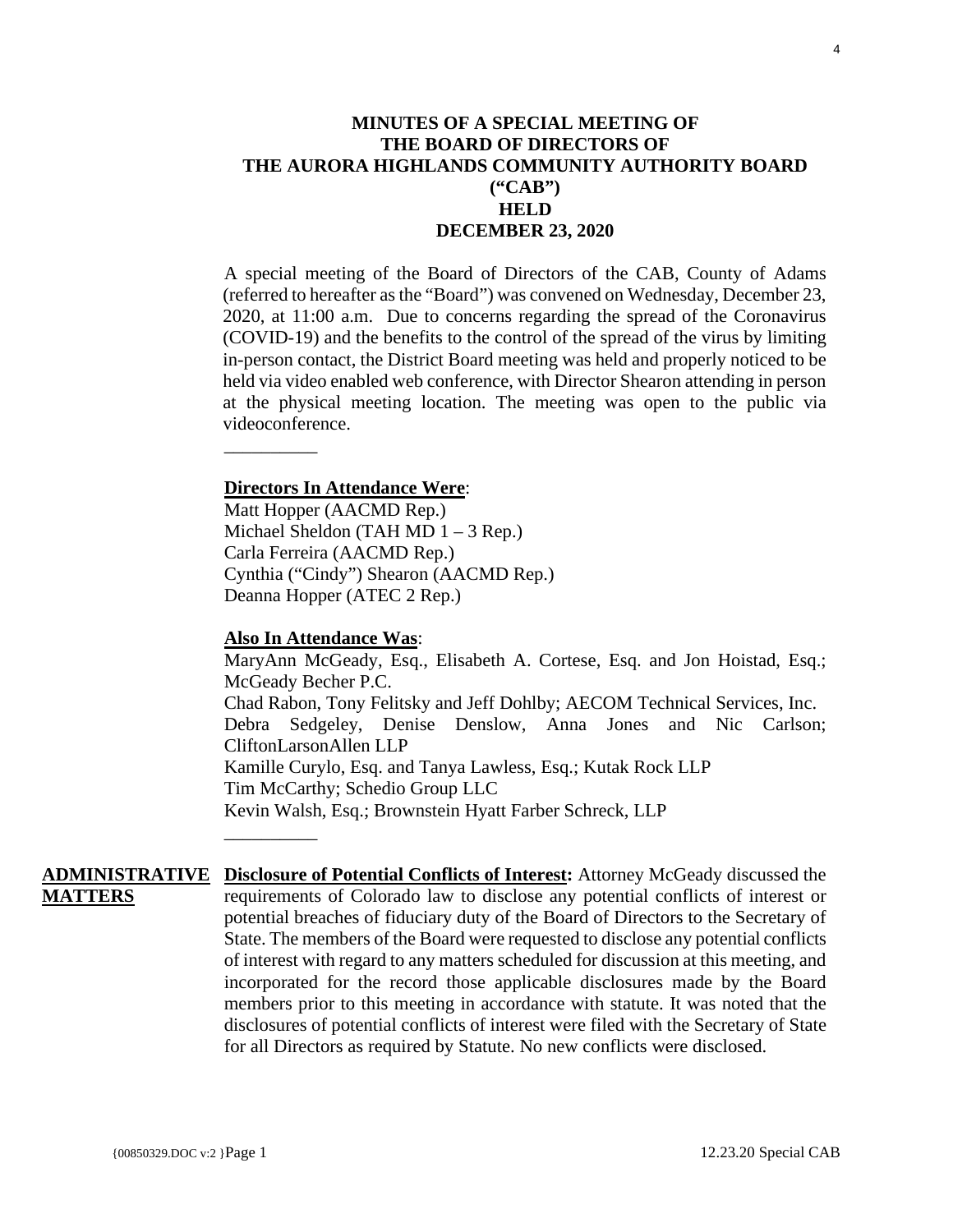**Quorum/Confirmation of Meeting Location/Posting of Notice**: A quorum for the special meeting was confirmed. The Board entered into a discussion regarding the requirements of Section 32-1-903(1), C.R.S., concerning the location of the CAB's Board meeting. Following discussion, upon motion duly made by Director Ferreira, seconded by Director M. Sheldon and, upon vote, unanimously carried, the Board determined to conduct this meeting at the above-stated location, with Director Shearon attending in person. Due to concerns regarding the spread of COVID-19, and the benefits to the control of the virus by limiting in-person contact, the remaining Board members and consultants attended via videoconference. The Board further noted that notice providing the time, date and video link information was duly posted and that no objections, or any requests that the means of hosting the meeting be changed by any interested person have been received.

**Agenda**: The Board considered the proposed Agenda for the CAB's special meeting.

Following discussion, upon motion duly made by Director Ferreira, seconded by Director M. Sheldon and, upon vote unanimously carried, the Agenda was approved, as presented and the absence of Director K. Sheldon was excused.

**Public Comment:** There was no public comment.

**CONSENT AGENDA** The Board considered the following actions:

\_\_\_\_\_\_\_\_\_\_

\_\_\_\_\_\_\_\_\_\_

A. Approval of Minutes from the November 23, 2020 special meeting.

Following discussion, upon a motion duly made by Director M. Sheldon, seconded by Director D. Hopper and, upon vote, unanimously carried, the Board approved the items on the Consent Agenda.

**LEGAL MATTERS Special Warranty Deed from Aurora Highlands, LLC to the CAB (Parcel 1 - Tracts G, H, L, M, N, O, P, Q, R and V, The Aurora Highlands Filing Subdivision No. 1, City of Aurora, County of Adams, State of Colorado; and Parcel 2 – Tracts A, B, C, D, F, G, H, I, L and M, The Aurora Highlands Subdivision Filing No. 2, City of Aurora, County of Adams, State of Colorado) ("Special Warranty Deed")**: Attorney Hoistad reviewed the Special Warranty Deed with the Board. Following review and discussion, upon a motion duly made by Director M. Sheldon, seconded by Director Ferreira and, upon vote, unanimously carried by roll call, the Board acknowledged the Special Warranty Deed.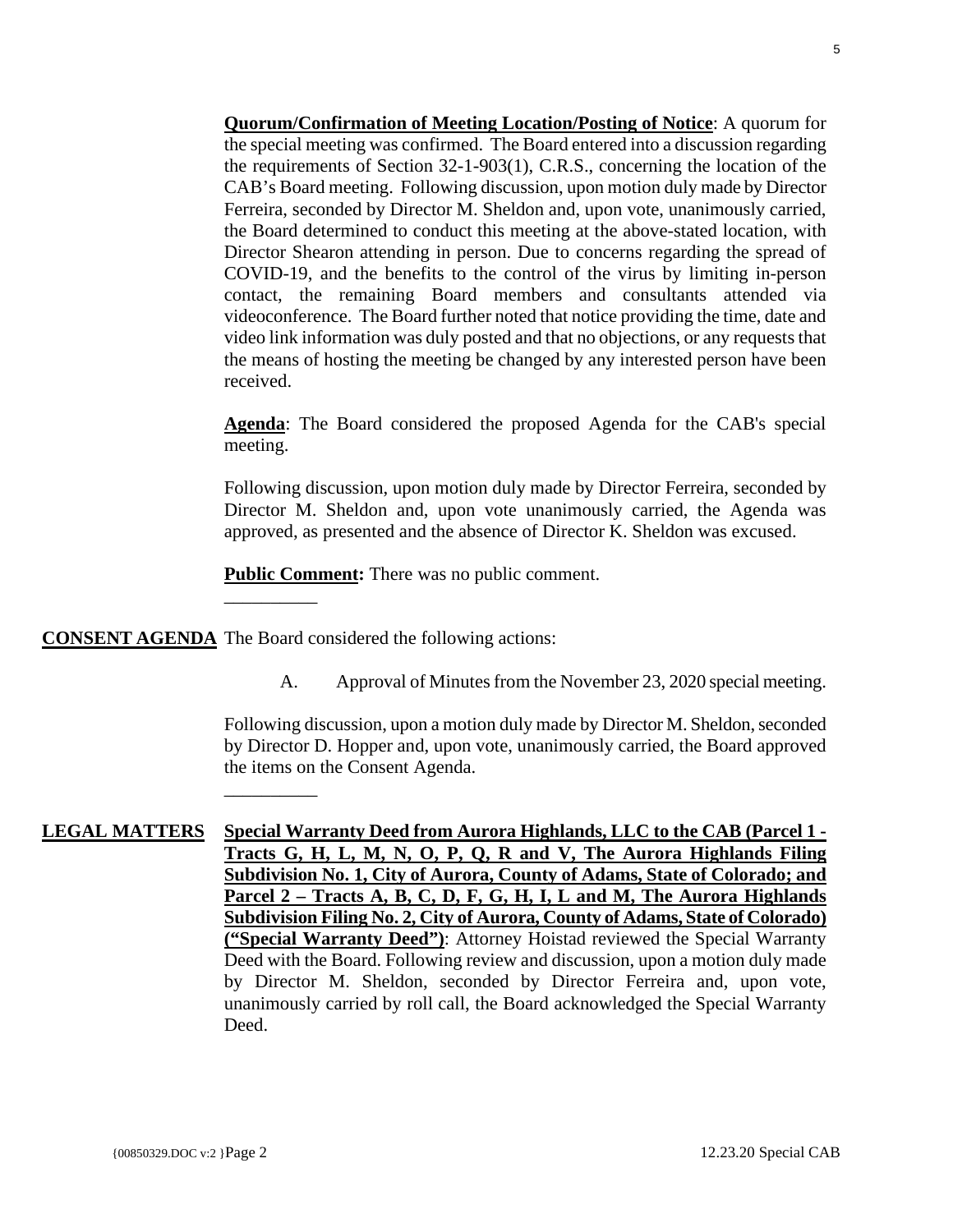**Service Agreement for Snow Removal Services by and between the CAB and Brightview Landscape Services, Inc. ("Service Agreement")**: Attorney Hoistad reviewed the Service Agreement with the Board. Following review and discussion, upon a motion duly made by Director M. Sheldon, seconded by Director Ferreira and, upon vote, unanimously carried by roll call, the Board approved the Service Agreement, subject to extension of the term of the Service Agreement through June 30, 2021. \_\_\_\_\_\_\_\_\_\_

# **FINANCIAL MATTERS**

# **December 2020 Series 2020A Draw:**

**CAB and Aerotropolis Area Coordinating Metropolitan District ("District") Engineer's Report and Verification of Costs Associated with Public Improvements (Draw No. 30) Engineer's Report and Verification No. 7 prepared by Schedio Group LLC ("Engineer's Report"):** Following review and discussion, upon a motion duly made by Director M. Sheldon, seconded by Director Shearon and, upon vote, unanimously carried by roll call, the Board approved acceptance of the Engineer's Report.

**Resolution of the Board of Directors of the CAB Authorizing a Draw on December 30, 2020 of the CAB Special Tax Revenue Draw-Down Bonds, Series 2020A:** Attorney Curylo reviewed the Resolution with the Board. Following discussion, upon a motion duly made by Director M. Sheldon, seconded by Director D. Hopper and, upon vote, unanimously carried by roll call, the Board adopted the Resolution of the Board of Directors of the CAB Authorizing a Draw on December 30, 2020 of the CAB Special Tax Revenue Draw-Down Bonds, Series 2020A.

#### **December 2020 Series 2020B Draw:**

**CAB and District Engineer's Report and Verification of Costs Associated with Public Improvements / In-Tract Improvements (Draw Nos. 1-30 The Aurora Highlands Filing Nos. 01 and 02) Engineer's Report and Verification of Costs No. 1 prepared by Schedio Group LLC ("In-Tract Cost Verification Report")**: Following discussion, upon a motion duly made by Director M. Hopper, seconded by Director M. Sheldon and, upon vote, unanimously carried by roll call, the Board approved acceptance of the In-Tract Cost Verification Report.

**CAB and the District Engineer's Report Concerning Acceptance of In-Tract Public Improvements No. 1 (The Aurora Highlands Filing No. 1) ("In-Tract Acceptance Report")**: The Board deferred acceptance of the In-Tract Acceptance Report, which was not complete at the time of the meeting.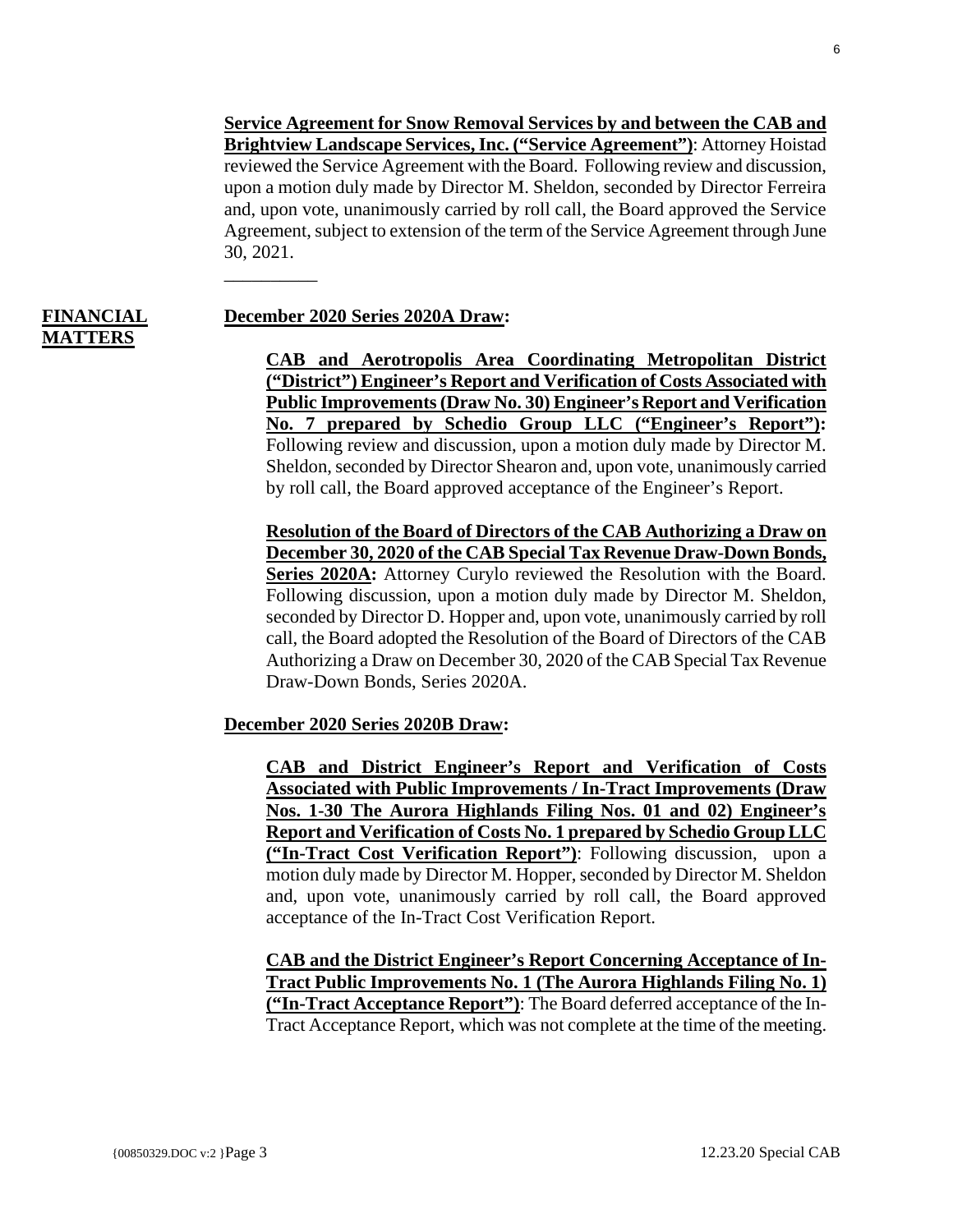**Consent to Plans and Specifications by Aurora Highlands, LLC, as subordinate lender under the CAB's Series 2020B Bondholder's Agreement, dated June 30, 2020 ("Consent to Plans and Specifications")**: Attorney McGeady reviewed the Consent to Plans and Specifications with the Board. Following discussion, upon a motion duly made by Director M. Sheldon, seconded by Director Ferreira and, upon vote, unanimously carried by roll call, the Board acknowledged approval of the Consent to Plans and Specifications.

**Resolution of the Board of Directors of the CAB Authorizing a Draw on December 30, 2020 of the CAB Subordinate Special Tax Revenue Draw-Down Bonds, Series 2020B**: Attorney Curylo reviewed the Resolution with the Board. Following discussion, upon a motion duly made by Director D. Hopper, seconded by Director M. Sheldon and, upon vote, unanimously carried by roll call, the Board adopted the Resolution of the Board of Directors of the CAB Authorizing a Draw on December 30, 2020 of the CAB Subordinate Special Tax Revenue Draw-Down Bonds, Series 2020B.

**COVENANT ENFORCEMENT AND COMMUNITY ENGAGEMENT MATTERS**

 $\overline{\phantom{a}}$  , where  $\overline{\phantom{a}}$ 

\_\_\_\_\_\_\_\_\_\_

\_\_\_\_\_\_\_\_\_\_

**Report from Committee Regarding Recommendation for Engagement of Consultants for Covenant Enforcement Services:** It was confirmed that home sales are anticipated to close within the development soon.

**Engagement Letter with CliftonLarsonAllen LLP for Covenant Enforcement, Architectural Review and Community Engagement Services for The Aurora Highlands**: Attorney McGeady reviewed the Engagement Letter with the Board. Following discussion, upon a motion duly made by Director D. Hopper, seconded by Director Sheldon and, upon vote, unanimously carried by roll call, the Board approved the Engagement Letter with CliftonLarsonAllen LLP for Covenant Enforcement, Architectural Review and Community Engagement Services for The Aurora Highlands. Ms. Denslow confirmed that she had assembled welcome information to be provided at the first closings.

**Engagement Letter with Fairfield and Woods, P.C. for CAB Covenant Enforcement and Interpretation**: Attorney McGeady reviewed the Engagement Letter with the Board. Following discussion, upon a motion duly made by Director D. Hopper, seconded by Director Ferreira and, upon vote, unanimously carried by roll call, the Board approved the Engagement Letter with Fairfield and Woods, P.C. for CAB Covenant Enforcement and Interpretation.

It was determined that an executive session was not necessary.

**EXECUTIVE**

**SESSION**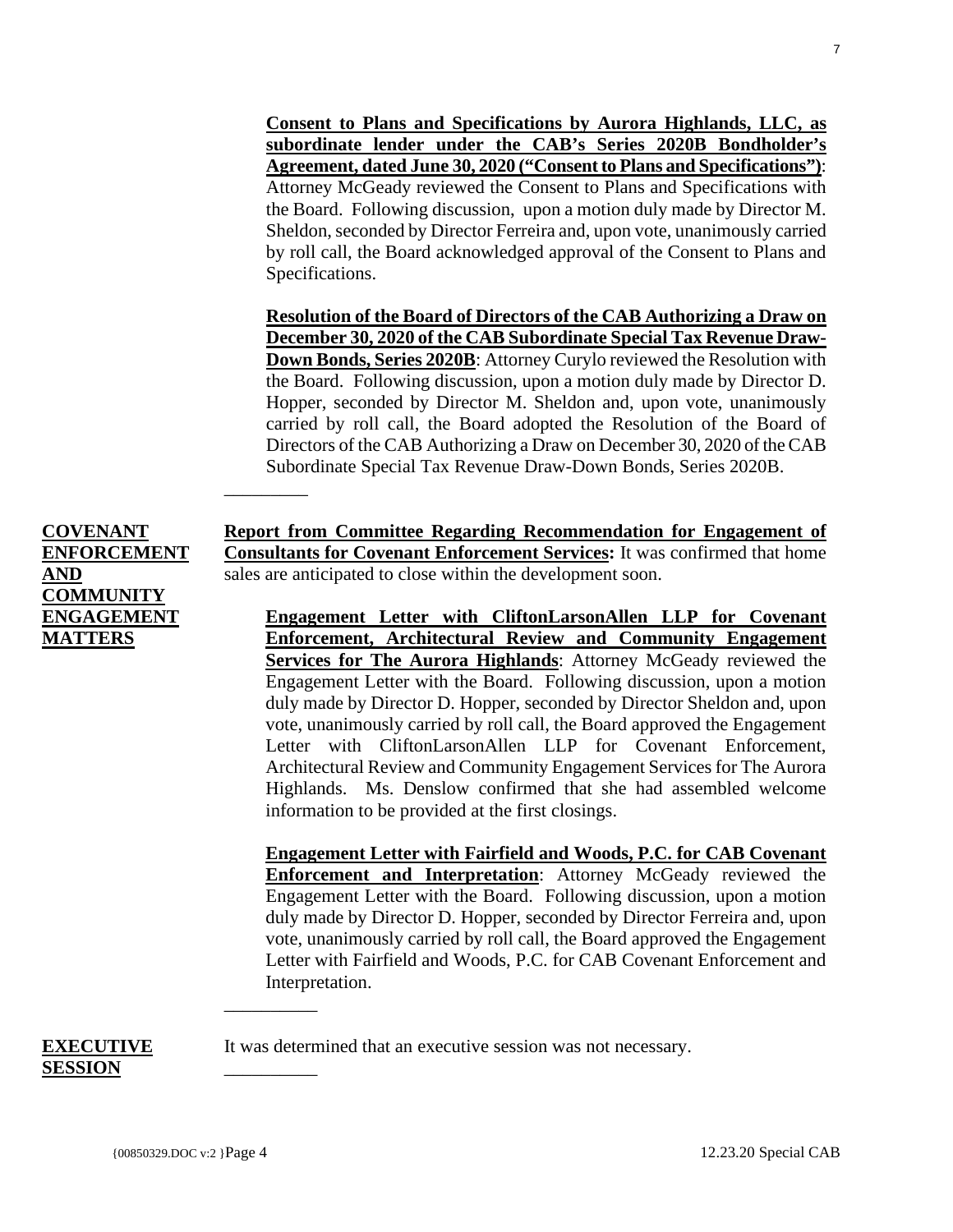- **OTHER BUSINESS** Attorney McGeady reminded the Board that in 2021the meeting schedule will be shifting to the  $3<sup>rd</sup>$  Thursday of each month per Board request, noting that the January meeting will be held on the  $4<sup>th</sup>$  Monday and then the schedule will adjust thereafter.
- **ADJOURNMENT** There being no further business to come before the Board at this time, upon motion duly made by Director Shearon, seconded by Director M. Sheldon and, upon vote, unanimously carried, the meeting was adjourned at 12:38 p.m.

Respectfully submitted,

By \_\_\_\_\_\_\_\_\_\_\_\_\_\_\_\_\_\_\_\_\_\_\_\_\_\_\_\_\_\_

\_\_\_\_\_\_\_\_\_\_

Secretary for the Meeting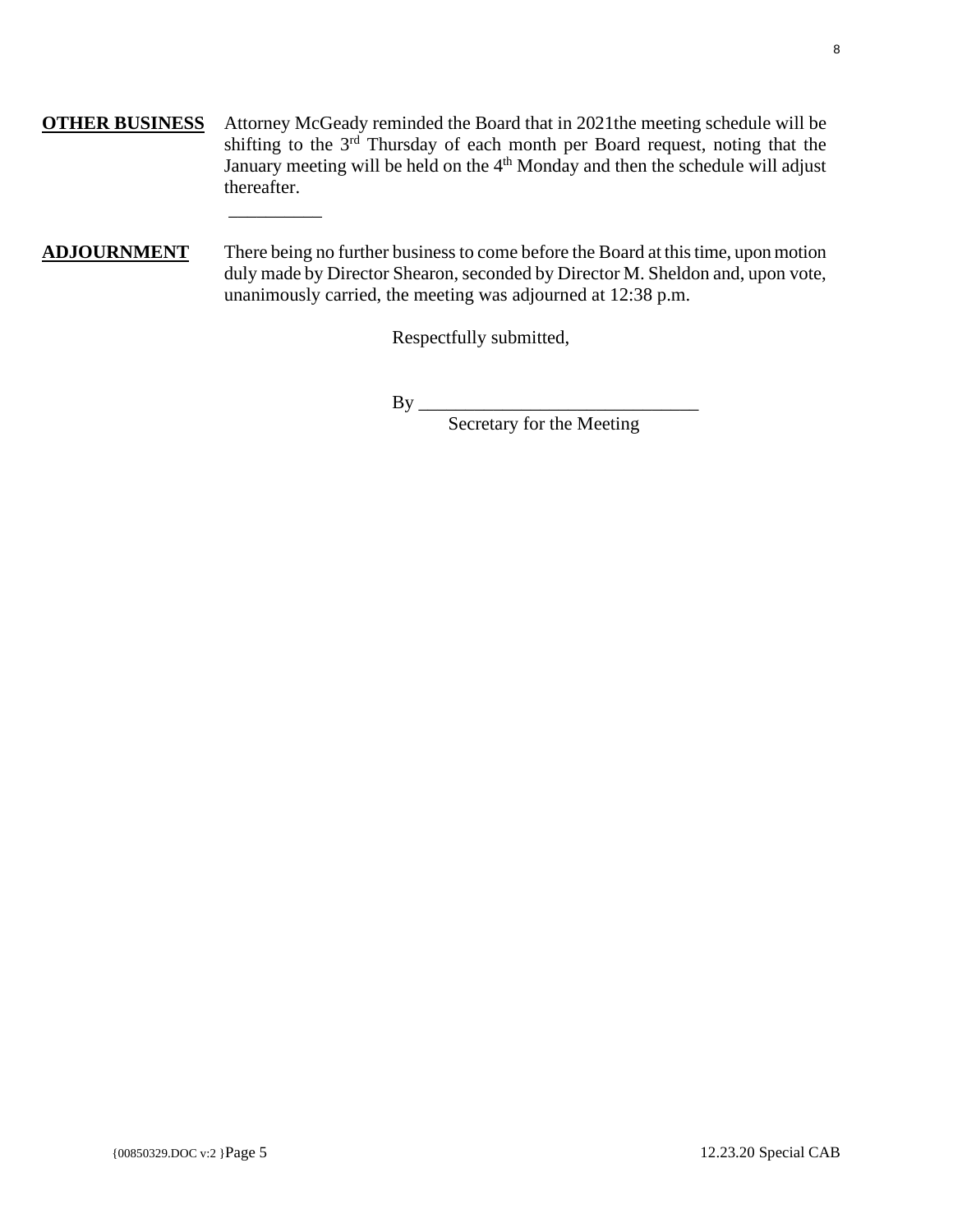

# <span id="page-8-0"></span>**THE AURORA HIGHLANDS COMMUNITY AUTHORITY BOARD AND AEROTROPOLIS AREA COORDINATING METROPOLITAN DISTRICT**

# **ENGINEER'S REPORT AND VERIFICATION OF COSTS ASSOCIATED WITH PUBLIC IMPROVEMENTS**

**Draw No. 31**

PREPARED BY: SCHEDIO GROUP LLC 808 9TH STREET GREELEY, COLORADO 80631

LICENSED PROFESSIONAL ENGINEER: TIMOTHY A. MCCARTHY STATE OF COLORADO LICENSE NO. 44349

DATE PREPARED: January 18, 2021 PROJECT: 181106 Engineer's Report and Verification of Costs No. 8

PROGRAM MANAGEMENT | ENGINEERING CONSULTING | SPECIAL DISTRICTS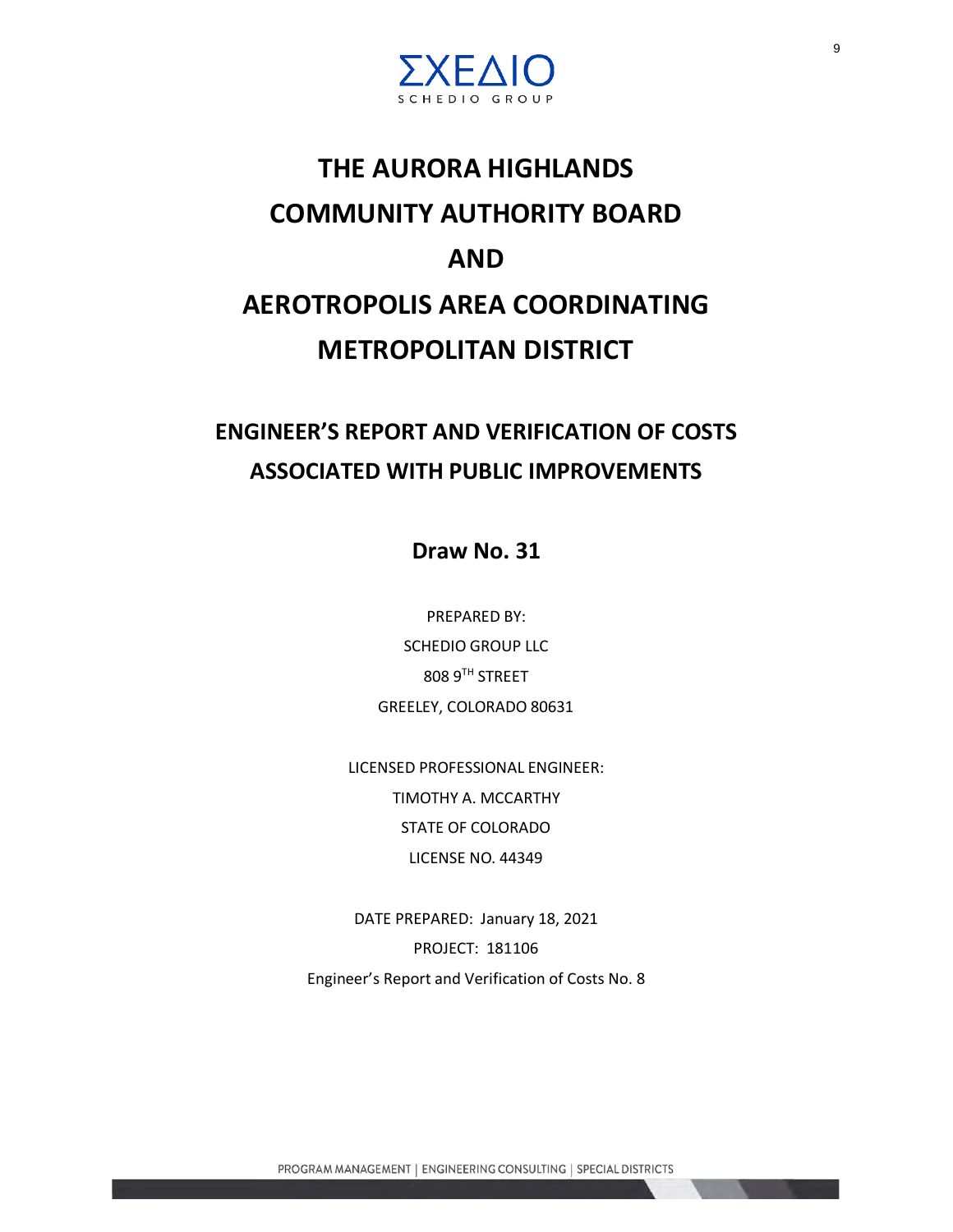

# **TABLE OF CONTENTS**

### **ENGINEER'S REPORT**

### **ENGINEER'S VERIFICATION**

| <b>EXHIBIT A</b> |  |
|------------------|--|
|                  |  |
| <b>EXHIBIT B</b> |  |
|                  |  |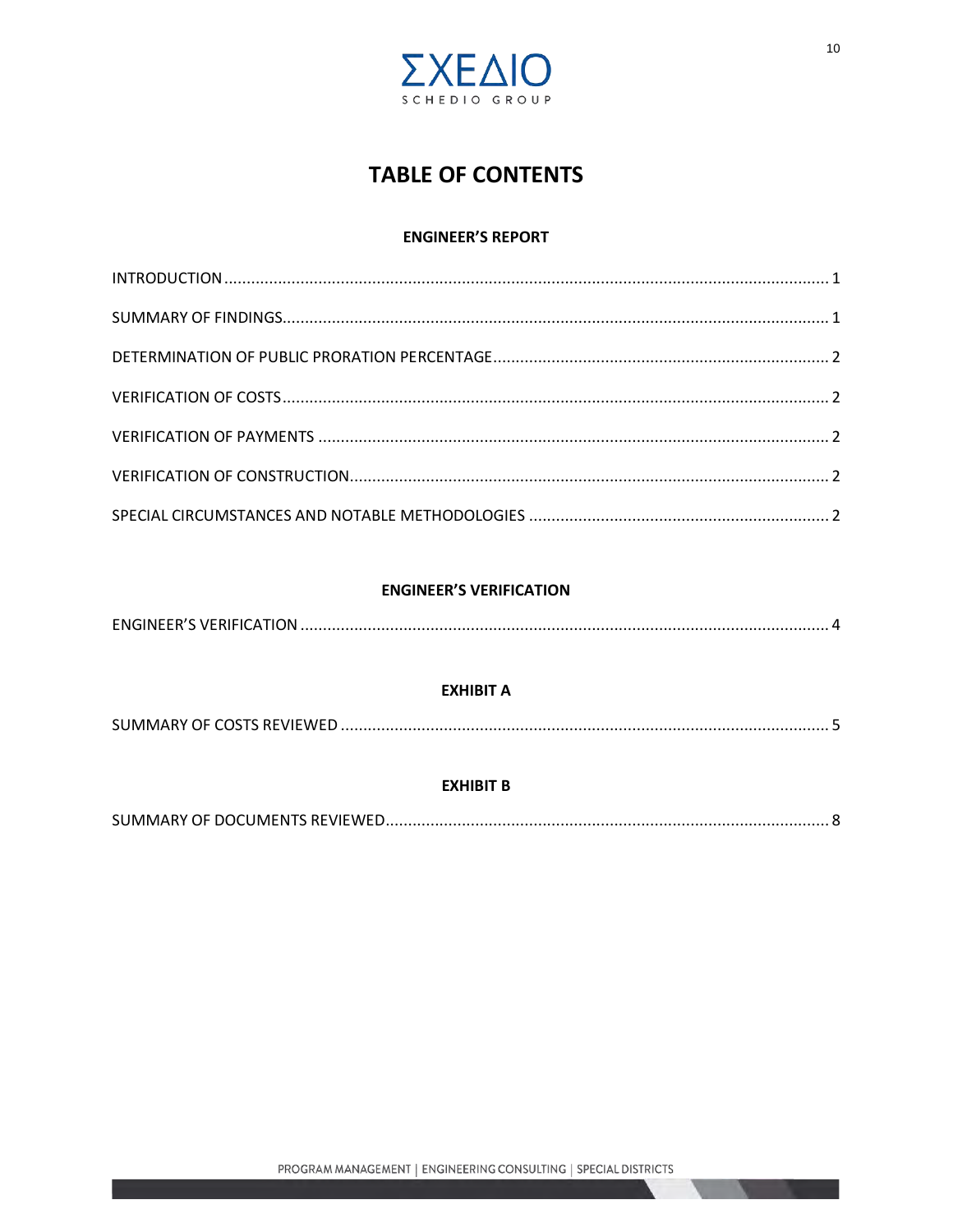

# **ENGINEER'S REPORT**

#### **INTRODUCTION**

Schedio Group LLC ("Schedio Group") entered into a Master Service Agreement ("MSA") for Engineering Services with Aerotropolis Area Coordinating Metropolitan District ("AACMD" and/or "District") on December 11, 2018. Task Order 01 AACMD/ARTA - Cost Verification was approved on December 19, 2018. This Engineer's Report and Verification of Costs Associated with Public Improvements ("Report") is Schedio Group's eighth deliverable associated with Task Order 01 of the MSA as it pertains to AACMD.

Section 4.1 of the First Amended and Restated Facilities Funding and Acquisition Agreement entered into on August 23, 2018, between Aerotropolis Area Coordinating Metropolitan District and Aurora Highlands, LLC, a Nevada limited liability company ("Developer") states, "…the District agrees to make payment to the Developer for all Developer Advances and /or Verified Costs, together with interest thereon." This report and verification consist of a review of costs incurred, and verification of costs associated with the design and construction of Public Improvements. Accrued interest is not considered in this report. FIRENCE CONSULTER THE MANUAL SERVICE AND SERVICE CONSULTER THE SPACING THE SPACING THE SPACING THE SPACING THE SPACING THAT A COST Verfinding and Accordination With Task Order 01 of the MSA as it pertains to AACMD.<br>The Cos

#### **SUMMARY OF FINDINGS**

Schedio Group reviewed \$4,256,990.28 of incurred expenses associated with Draw Request No. 31. Of the \$4,256,990.28 reviewed, Schedio Group verified \$4,256,990.28 as being associated with the design and construction of Public Improvements; of which, \$2,880,770.69 is associated with AACMD Series A Bonds, \$40,288.34 with AACMD Series B Bonds, \$18,509.00 with ATEC Metropolitan District ("ATEC MD"), and \$1,317,422.25 with Aerotropolis Regional Transportation Authority ("ARTA"). As costs associated with ARTA are reviewed and verified separately, they will not be included in this Report. The total amount verified associated with AACMD and ATEC MD is **\$2,939,568.03**.

For a summary of verified expenses associated with the design and construction of Public Improvements for AACMD and ATEC MD, please see *Figure 1 – Summary of Verified Expenses for AACMD and ATEC MD* below and see attached *Exhibit A – Summary of Costs Reviewed by Job Code* and *Exhibit A – Summary of Costs Reviewed by Vendor.*

|                               | DRAW 31      | <b>DEVELOPER DRAW 31</b> |                     | <b>AACMD DRAW 31</b> |                      | <b>ATEC DRAW 31</b> | <b>ARTA DRAW 31</b> | <b>TOTAL DRAW 31</b> |
|-------------------------------|--------------|--------------------------|---------------------|----------------------|----------------------|---------------------|---------------------|----------------------|
|                               | REVIEWED AMT | PRIVATE AMT              | <b>VERIFIED AMT</b> | <b>VERIFIED AMT</b>  | <b>VERIFIED AMT</b>  | <b>VERIFIED AMT</b> | <b>VERIFIED AMT</b> | <b>VERIFIED AMT</b>  |
|                               |              |                          | (SERIES A BONDS)    | (SERIES B BONDS)     | (SERIES A + B BONDS) |                     |                     |                      |
| SOFT AND INDIRECT+ HARD COSTS |              |                          |                     |                      |                      |                     |                     |                      |
| TOTALS -->                    | 4.256.990.28 |                          | 2.880.770.69        | 40.288.34            | 2.921.059.03         | 18.509.00           | 1.317.422.25        | 4.256.990.28         |

*Figure 1 - Summary of Verified Expenses for AACMD and ATEC MD*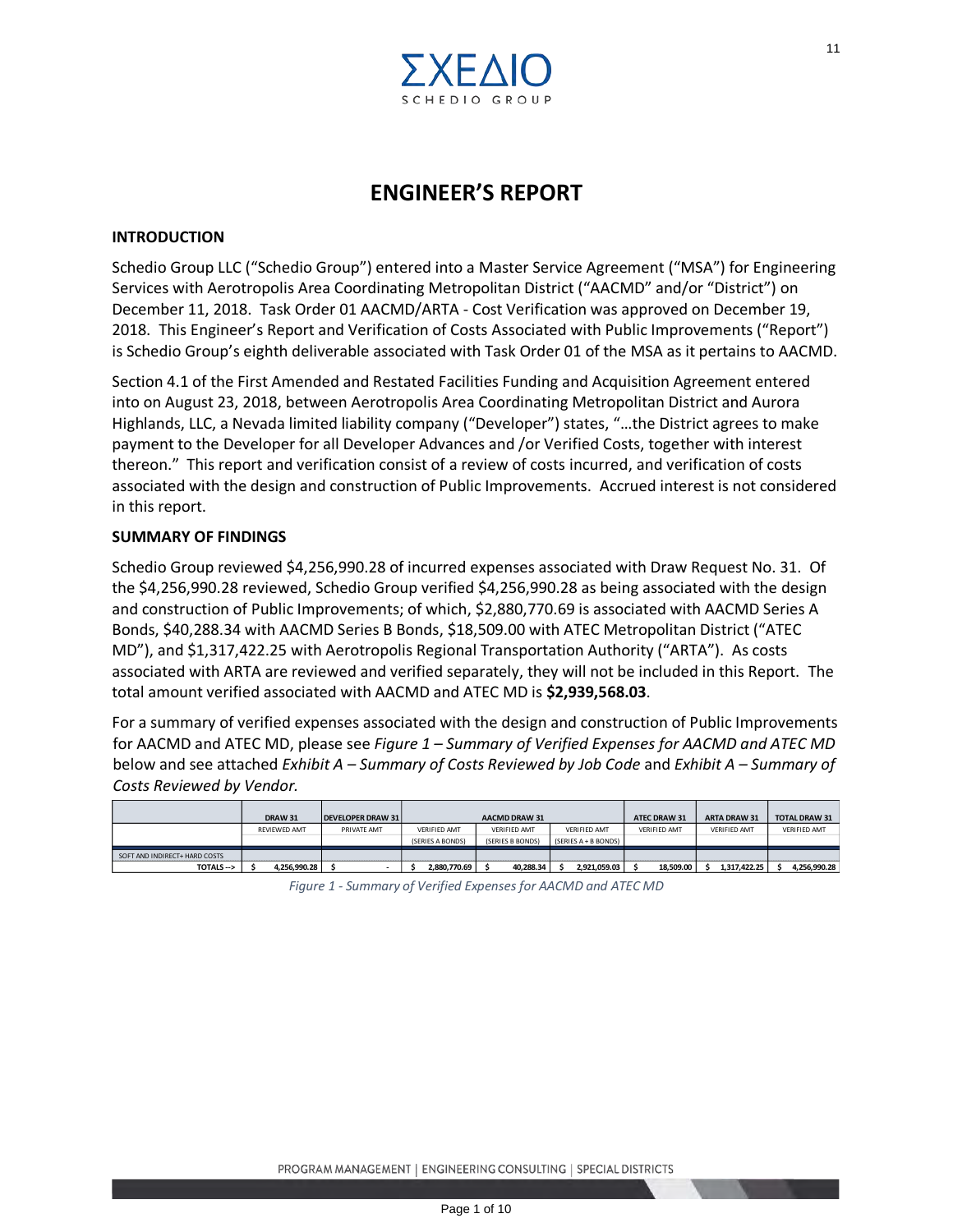

#### **DETERMINATION OF PUBLIC PRORATION PERCENTAGE**

As final plats are not available for the entire The Aurora Highlands ("TAH") development at the time of this report, Schedio Group was unable to calculate an area-based Public Proration Percentage for application to expenditures with both public and private components. Instead, Schedio Group requested an estimate of Public Area compared to Total Area as a percentage from Norris Design, the planner for The Aurora Highlands development. As a result, Norris Design provided an estimated Public Proration Percentage of 40% for the entire TAH development. Schedio Group and Norris Design reserve the right to revise the project's Public Proration Percentage should additional information become available that would warrant such and either credit or debit the verified amount to date at that time. <sup>172</sup><br>  $\mathbb{E} \mathbb{E} \bigotimes \mathbb{E} \bigotimes \mathbb{E} \bigotimes \mathbb{E} \bigotimes \mathbb{E} \bigotimes \mathbb{E} \bigotimes \mathbb{E} \bigotimes \mathbb{E} \bigotimes \mathbb{E} \bigotimes \mathbb{E} \bigotimes \mathbb{E} \bigotimes \mathbb{E} \bigotimes \mathbb{E} \bigotimes \mathbb{E} \bigotimes \mathbb{E} \bigotimes \mathbb{E} \bigotimes \mathbb{E} \bigotimes \mathbb{E} \bigotimes \mathbb{E} \bigotimes \mathbb{E} \bigotimes \mathbb{E} \$ 

#### **VERIFICATION OF COSTS**

Schedio Group reviewed soft, indirect, and hard costs associated with the design and construction of Public Improvements. Schedio Group found costs associated with Public Improvements to be reasonable when compared to similar projects, during similar timeframes in similar locales.

#### **VERIFICATION OF PAYMENTS**

As Draw No. 31 will be ratified during an upcoming board meeting, vendors have not yet received payment for services rendered as of the date of this report.

#### **VERIFICATION OF CONSTRUCTION**

Schedio Group LLC performed a site visit on January 13, 2021. Observation of the constructed improvements was performed to ensure that Public Improvements are being constructed in general conformance with the approved construction drawings. Photos are available from Schedio Group LLC upon request.

#### **SPECIAL CIRCUMSTANCES AND NOTABLE METHODOLOGIES**

Schedio Group reserves the right to revise or amend this report should additional information become available that would warrant such.

Various job code changes were implemented between Draw 26 and Draw 31. These job code changes were determined by others (developer, program manager, construction manager, etc.). Schedio Group was not involved in determining the job code changes. Schedio Group has incorporated the job code changes into Draw 31, therefore amounts herein reflect the job code changes. As a result of the job code changes, historical and current verified dollar amounts have, in some cases, shifted from one job code (project segment) to another job code (project segment), which has caused ARTA's financial obligation to change per the following agreements:

- Intergovernmental Agreement Among The Board Of County Commissioners Of The County Of Adams, The City of Aurora And The Aerotropolis Area Coordinating Metropolitan District Establishing The Aerotropolis Regional Transportation Authority, prepared by McGeady Becher P.C. and dated February 27, 2018
- Intergovernmental Agreement Regarding Design and Construction of The Aurora Highlands Parkway Among Aerotropolis Area Coordinating Metropolitan District and Aerotropolis Regional Transportation Authority, prepared by McGeady Becher P.C. and dated August 12, 2020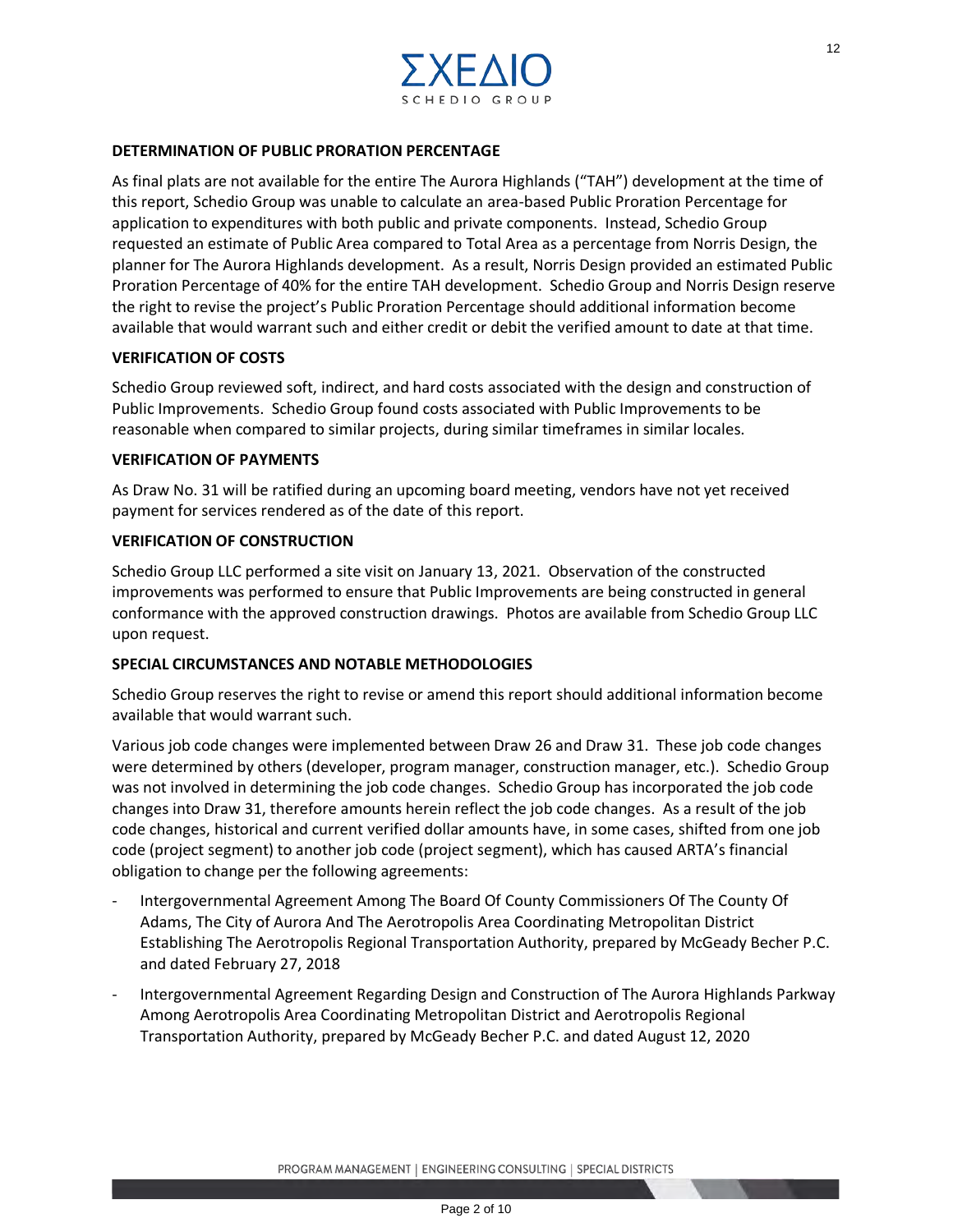

Schedio Group has been reviewing, and will continue to review, details associated with the cost code changes. Based on our reviews to date, Schedio Group has no reason to doubt the validity of the cost code changes. Schedio Group reserves the right to revise any verified amount(s) and its(their) respective assignment to a Cost Code or Job Code throughout the review process. SET ON THE SERVICE SERVICE SERVICE SERVICE SERVICE SERVICE SERVICE OF STOLE OF STOLE OF STOLE OF STOLE OF STOLE OF STOLE OF STOLE OF STOLE OF STOLE OF STOLE OF STOLE OF STOLE OF STOLE OF STOLE OF STOLE OF STOLE OF STOLE OF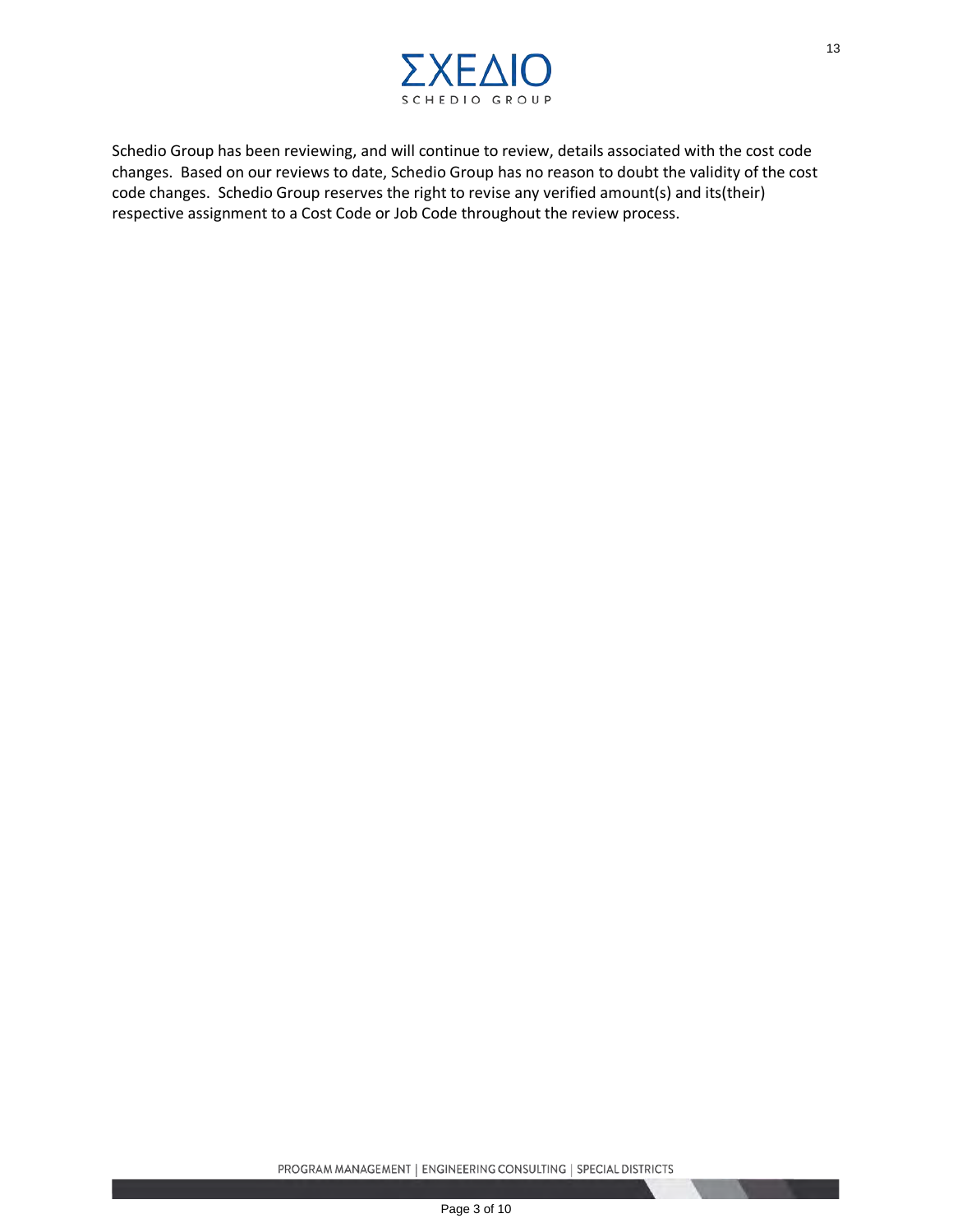

# **ENGINEER'S VERIFICATION**

Timothy A. McCarthy, P.E. / Schedio Group, LLC (the Independent Consulting Engineer) states as follows:

The Independent Consulting Engineer is an engineer duly qualified and licensed in the State of Colorado with experience in the design, construction and verification of costs associated with the design and construction of Public Improvements of similar type and function as those described in the attached Engineer's Report dated January 18, 2021.

The Independent Consulting Engineer has reviewed applicable construction and legal documents related to the Public Improvements under consideration to state the conclusions set forth in this Engineer's Verification.

The Independent Consulting Engineer finds and determines that Public Improvements considered in the attached Engineer's Report were constructed in general accordance with the approved construction drawings.

The Independent Consulting Engineer finds and determines that Public Improvements considered in the attached Engineer's Report, from November 11, 2020 (date of Union Pacific Invoice No. 90102222) to January 4, 2021 (date of Summit Strategies Invoice No. 1283), are reasonably valued at **\$2,939,568.03**.

In the opinion of the Independent Consulting Engineer, the above stated value for soft, indirect and hard costs associated with the design and construction of the Public Improvements is reasonable and consistent with costs of similar improvements constructed for similar purposes during the same timeframe and similar locales and is eligible for reimbursement from Aerotropolis Area Metropolitan Coordinating District to Aurora Highlands, LLC, a Nevada limited liability company. <sup>14</sup><br>
Page 10 0 6 R o U P<br>
Page 4 of 10<br>
C **VERIFICATION**<br>
(the Independent Consulting Engineer) states as follows:<br>
inner duly qualified and licensed in the State of Colorado<br>
verification of costs associated with the de

**\_\_\_\_\_\_\_\_\_\_\_\_\_\_\_\_\_\_\_\_\_\_\_\_\_\_\_\_\_\_ \_\_\_\_\_\_\_\_\_\_\_\_\_\_\_\_\_\_**

January 18, 2021

**Timothy A. McCarthy, P.E. Colorado License No. 44349**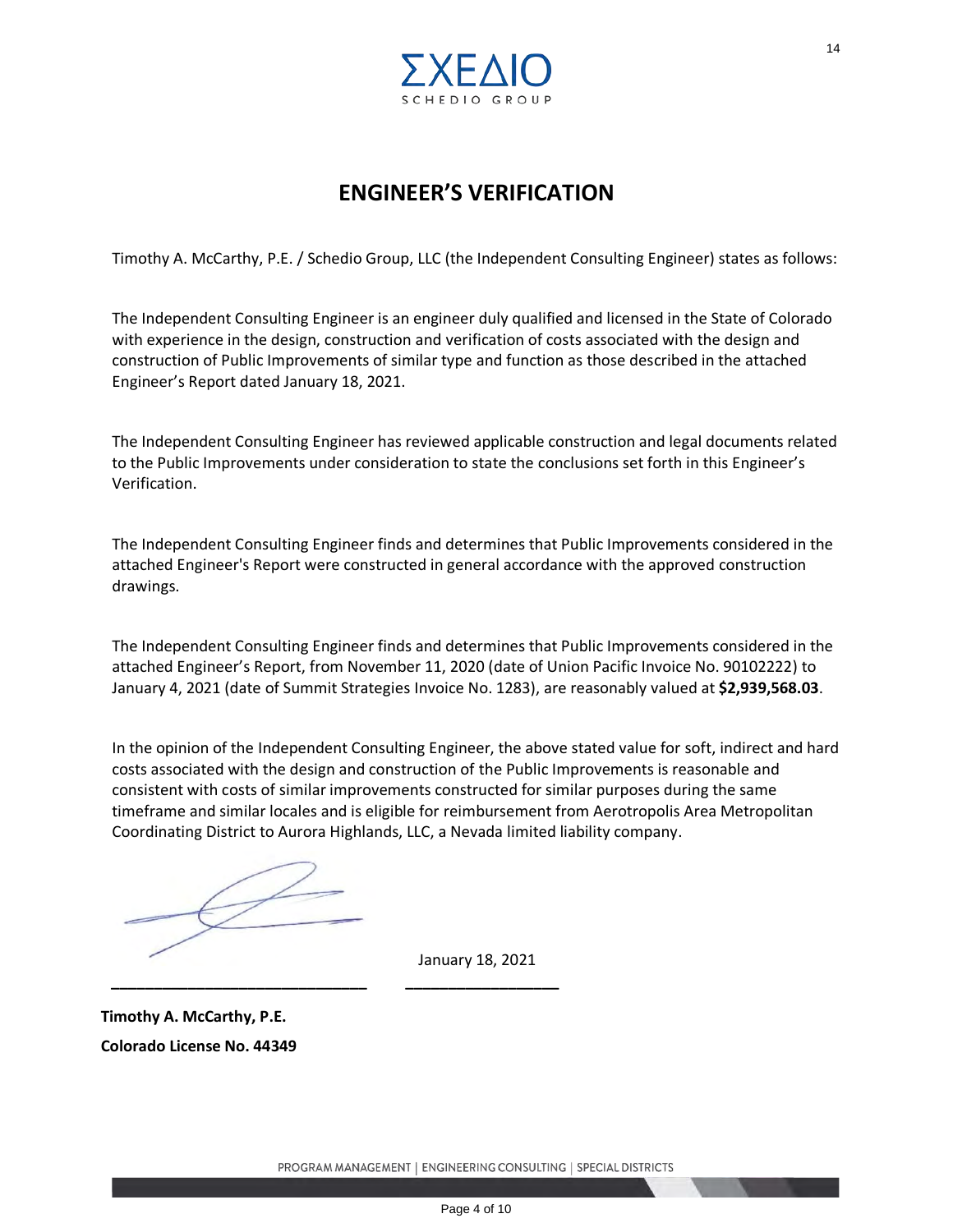

# **EXHIBIT A**

**SUMMARY OF COSTS REVIEWED**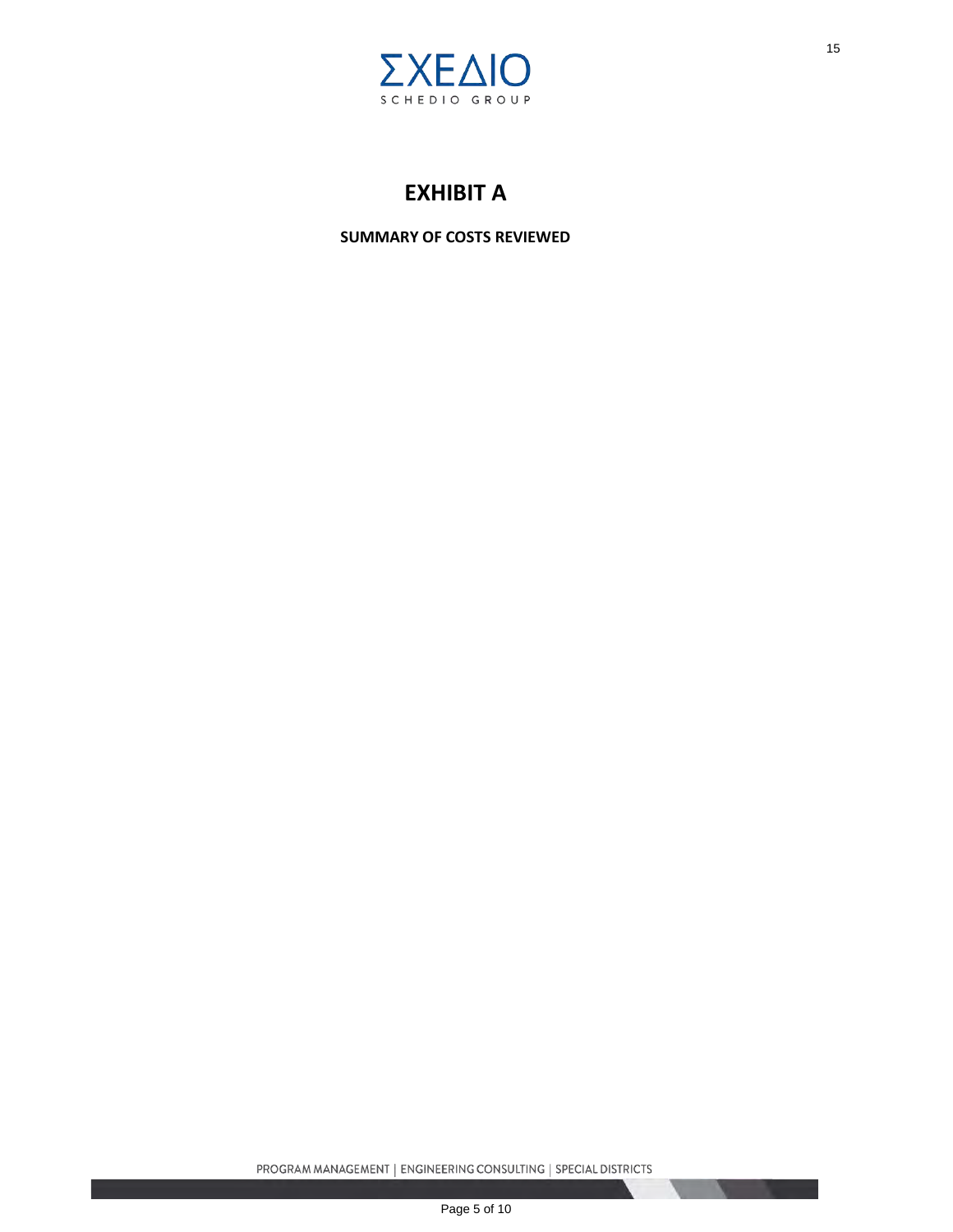| January 18, 2021 - Draw 31      |                                           | <b>DEVELOPER</b>                   | <b>CAB A BONDS</b> | <b>CAB B BONDS</b> | <b>ARTA</b>     | <b>ATEC</b>                     |
|---------------------------------|-------------------------------------------|------------------------------------|--------------------|--------------------|-----------------|---------------------------------|
| <b>CAB Verification No. 8</b>   |                                           | <b>DRAW 31</b>                     | <b>DRAW 31</b>     | <b>DRAW 31</b>     | <b>DRAW 31</b>  | <b>DRAW 31</b>                  |
| <b>ARTA Verification No. 20</b> |                                           | <b>INVOICES</b><br><b>INVOICES</b> |                    | <b>INVOICES</b>    | <b>INVOICES</b> | <b>INVOICES</b>                 |
| <b>JOB CODE</b>                 | <b>JOB CODE DESCRIPTION</b>               | 30900                              | 30902              | 30902              | 30903           | 30904                           |
| 100                             | <b>Overall Project Management</b>         | Ś                                  | \$<br>396,936.46   |                    | \$              | \$                              |
| 101                             | Overall Project (Non Specific)            |                                    | 93,100.30          | \$.<br>Ś           |                 |                                 |
| 104                             | <b>Cost Verification</b>                  |                                    | 13,286.00          | Ś                  | 7,116.00        |                                 |
| 106                             | GIS                                       |                                    | 26,370.00          | \$                 |                 |                                 |
| 110                             | <b>Contractor Pregual</b>                 |                                    | 12,789.00          |                    |                 |                                 |
| 140                             | ISP (Phase 1)                             |                                    | 10,903.25          | \$                 |                 |                                 |
| 143                             | ISP (Phase 4)                             |                                    | 5,205.50           | Ś                  |                 |                                 |
| 152                             | Public Art                                |                                    | 155.00             |                    |                 |                                 |
| 155                             | Monitoring                                |                                    | 4.536.00           | Ś.                 |                 |                                 |
| 203                             | Monument (Phase 1)                        |                                    | 8,654.66           |                    |                 |                                 |
| 204                             | Monument (Phase 2)                        |                                    | 66,892.57          |                    |                 |                                 |
| 205                             | Monument (E470)                           |                                    | 236,017.49         | Ś                  |                 |                                 |
| 210                             | E470 Interchange (Phase 1)                |                                    |                    |                    | 141,981.90      |                                 |
| 220                             | Main Street (26th-TAH Pkwy)               |                                    | 21,682.47          | Ś                  |                 |                                 |
| 221                             | Main Street (TAH Pkwy-42nd)               |                                    | 140,272.98         |                    |                 |                                 |
| 222                             | Main Street (42nd-46th)                   |                                    | 1,585.00           |                    |                 |                                 |
| 230                             | Denali Boulevard (TAH to 42nd)            |                                    | 16,080.18          |                    |                 |                                 |
| 231                             | Denali Boulevard (42nd-48th)              |                                    | 1,585.00           | Ś                  |                 |                                 |
| 232                             | 38th Place (Main to Denali)               |                                    | 2,661.00           |                    |                 |                                 |
| 241                             | TAH Parkway (Main St-Denali Blvd)         |                                    | 1.464.702.06       | Ś                  | 1,011,876.25    |                                 |
| 246                             | 38th Avenue (Himalaya to E470) North      |                                    |                    |                    | 76,774.00       |                                 |
| 248                             | 38th Parkway (Powhaton to Monaghan)       |                                    | 35,592.70          |                    |                 | 3,018.00                        |
| 249                             | 38th Parkway (TAH Pkwy to Powhaton)       |                                    | 7,198.00           | \$                 |                 |                                 |
| 250                             | 42nd Avenue (Main St-Denali Blvd)         |                                    | 28,098.00          | Ś                  |                 |                                 |
| 251                             | 42nd Avenue (Denali Blvd-School)          |                                    | 153,838.15         |                    |                 |                                 |
| 252                             | 42nd Avenue (School-Reserve Blvd)         |                                    | 6,346.02           |                    |                 |                                 |
| 260                             | Reserve Boulevard (42nd-TAH Pkwy)         |                                    | 106,211.81         |                    |                 |                                 |
| 261                             | Hogan Street Park (West Village-TAH Pkwy) |                                    | 635.40             |                    |                 |                                 |
| 270                             | SS Outfall (E470-Main St)                 |                                    | 1,778.80           | Ŝ.                 |                 |                                 |
| 271                             | SS Outfall (Main/38th Place/TAH/Denali)   |                                    | 107.16             |                    |                 |                                 |
| 290                             | I-70 Interchange (Phase 1)                |                                    |                    | Ś                  | 71,459.10       |                                 |
| 300                             | Powhaton Road (I-70-26th)                 |                                    |                    |                    | 8,215.00        |                                 |
| 330                             | West Village Avenue (Main-26th)           |                                    | 3,272.50           |                    |                 |                                 |
| 334                             | Hogan St Park (West Village/TAH Pkwy)     |                                    | 12,439.00          | \$                 |                 |                                 |
| 400                             | Section 21/28 Miscellaneous               |                                    |                    |                    |                 | 15,491.00                       |
| 511                             | Recreation Center 01 (CSP 1) Pool         |                                    | 483.00             |                    |                 |                                 |
| 512                             | <b>Recreation Center 02</b>               |                                    | 1.355.23           |                    |                 |                                 |
| 900                             | Filing 01 - Overall                       |                                    |                    | \$<br>13,053.33    |                 |                                 |
| 901                             | Filing 01 - RAH                           |                                    | Ś                  | Ś<br>27,235.01     | \$              | Ś                               |
|                                 | TOTALS -->                                | $\zeta$                            | 2,880,770.69       | 40,288.34          | \$1,317,422.25  | $\mathsf{\hat{S}}$<br>18,509.00 |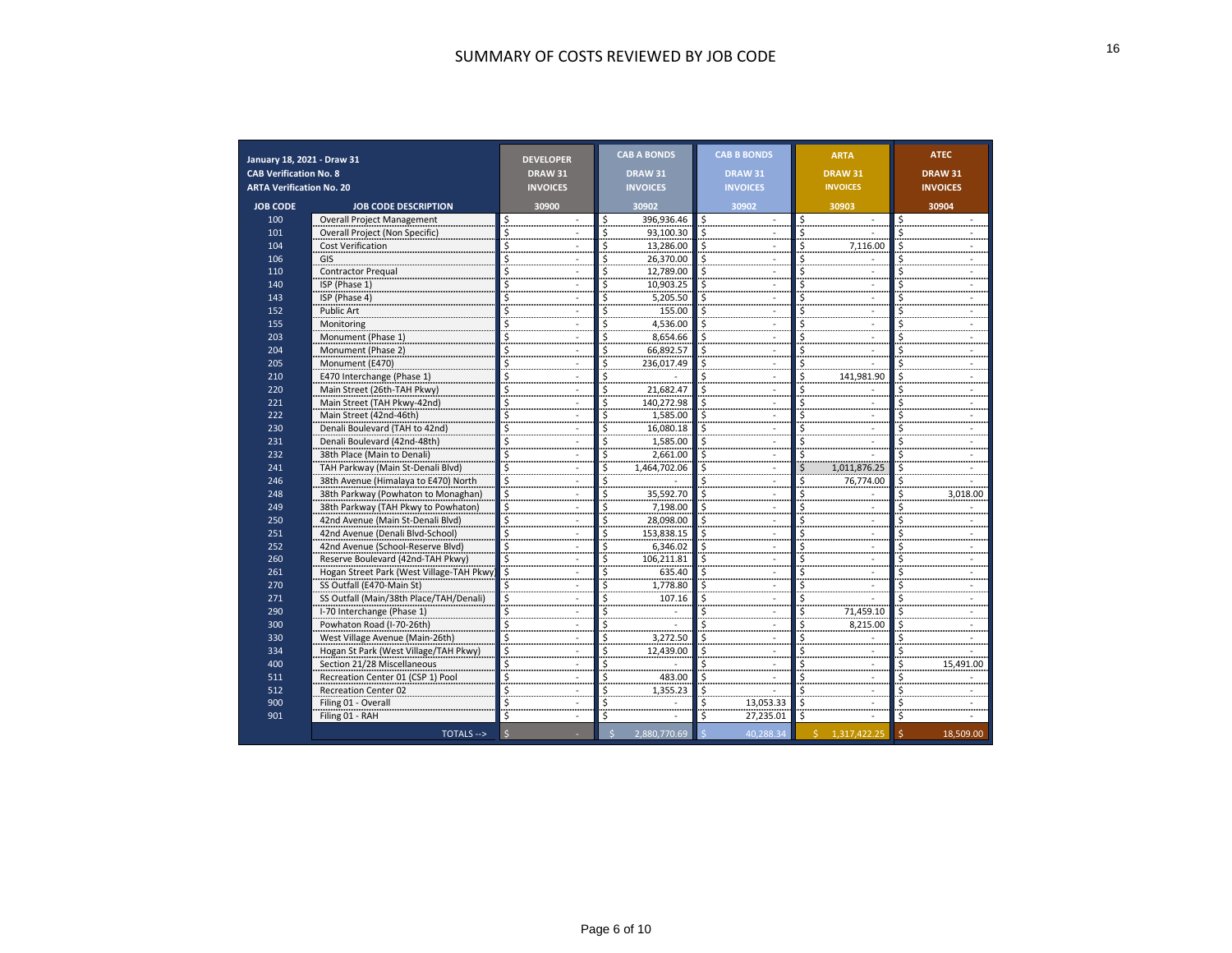| <b>VENDOR</b>                                                                             | <b>TOT DRAW 31</b>                          | PRI DRAW 31                     | <b>AACMD DRAW 31</b>                                   | <b>ARTA DRAW 31</b>                | <b>ATEC DRAW 31</b> |
|-------------------------------------------------------------------------------------------|---------------------------------------------|---------------------------------|--------------------------------------------------------|------------------------------------|---------------------|
| AECOM<br>Aggregate Industries<br>Aztec Consultants                                        | 198,776.69<br>\$<br>114,361.18<br>16,681.41 | \$<br>\$<br>Ś                   | 198,166.43<br>\$<br>114,361.18<br>\$<br>10,943.62<br>Ş | 610.26<br>5,737.79                 | \$<br>Ś             |
| Beam, Longest & Neff<br>Bemas                                                             | 71,142.05                                   |                                 | \$<br>Ş                                                | 71,142.05                          |                     |
| <b>Big West Consulting</b><br><b>Brightview Landscaping</b>                               | 47,550.00<br>Ś                              | Ś<br>Ś                          | 47,550.00<br>\$<br>\$                                  |                                    | \$                  |
| Brownstein Hyatt Farber Schreck<br>BT Construction, Inc.<br>Cage Civil Engineering        | \$                                          | - Ş<br>\$                       | \$<br>s<br>\$                                          |                                    | \$                  |
| Centurylink<br>City of Aurora                                                             | Ś<br>\$                                     |                                 |                                                        |                                    |                     |
| Colorado Barricade<br>Colorado Interstate Gas Company, LLO<br>Concrete Curb and Paving    | \$<br>15,154.21<br>Ş                        | . Ş<br>\$<br>\$                 | \$<br>15,154.21                                        |                                    | \$                  |
| <b>Contour Services</b><br><b>CTL Thompson</b>                                            | 29,609.00                                   | \$<br>\$                        | \$<br>9,368.00<br>\$                                   | 750.00<br>\$                       | \$<br>491.00        |
| DCB Construction Company, Inc<br>Diversified Underground                                  | 232,795.00<br>\$                            | Ŝ<br>\$<br>\$                   | 232,795.00<br>\$<br>. <del>. .</del>                   | $\sim$                             | \$                  |
| Dyna Electric<br>E-470 Public Highway Authority<br><b>Ecological Resource Consultants</b> | 232,004.20<br>22,798.80<br>3,875.00         | \$<br>∶ \$<br>\$                | 211,724.98<br>. <del>. .</del><br>3,875.00             | 20,279.22 :<br>Ŝ<br>22,798.80<br>s |                     |
| EV Studio<br>Fairfield & Woods, P.C.                                                      | . <del>.</del>                              |                                 |                                                        |                                    |                     |
| <b>Felsburg Holt and Ullevig</b><br>Fiore and Sons                                        | 89,025.00<br>\$<br>. <del>. .</del>         | \$                              | \$                                                     | 89,025.00                          | Ş                   |
| <b>Golden Triangle Construction</b><br>Green Brothers Oil, LLC<br>HR Green                | \$<br>65,101.07<br>$\sim$<br>125,399.25     | s                               | 65,101.07<br>Ŝ<br>27,190.00                            | S<br>98,209.25                     |                     |
| Iron Woman                                                                                | 12,685.70<br>s<br>2,454,176.32              | \$<br>S<br>\$                   | 12,685.70<br>Ş<br>1,530,596.97<br>\$                   | $\sim$<br>923,579.35               | \$                  |
| Kelley Trucking Inc<br>Knighthawk                                                         | Ś<br>91,946.23                              | \$<br>Ś                         | 53,328.81<br>\$                                        | 38,617.42                          | \$                  |
| Kumar & Associates, Inc.<br>Lamb Star<br>Liberty Waste Management                         |                                             |                                 | Ś<br>Ś                                                 | Ś                                  | \$                  |
| MadVision<br>Martin Marietta                                                              | . <del>.</del><br>158,190.30<br>\$          | $\cdot$ \$<br>s                 | $\frac{1}{2}$<br>158,190.30<br>\$                      | الشائب<br>Ŝ<br>أستنسب              |                     |
| Merrick<br>My Asset Map                                                                   | 18,939.18<br>26,370.00                      | . \$<br>Ś                       | 10,984.74<br>26,370.00                                 | 7,954.44                           | \$                  |
| Norris Design Inc.<br>OxBlue Corporation                                                  | 37,928.55<br>4,536.00<br>\$<br>22,092.25    | $\frac{1}{2}$<br>\$<br>S        | 34,329.03<br>4,536.00<br>\$<br>13,003.03<br>\$         | 3,599.52<br>\$<br>\$<br>9,089.22   | \$                  |
| Perkins + Will<br><b>Premier Earthworks</b>                                               |                                             |                                 |                                                        |                                    |                     |
| QualCorr<br>S & S Coating Services LLC                                                    | . <del>.</del>                              |                                 | . <del>. .</del>                                       |                                    |                     |
| Schedio Group<br>Stormwater Logistics<br>Stormwater Risk Mgmt                             | 33,455.33<br><del></del>                    | Ś                               | 26,339.33<br>. <del>.</del>                            | 7,116.00                           | 2,535.00            |
| <b>Straightline Sawcutting</b><br>Summit Strategies                                       | 83,696.51<br>48,300.00                      |                                 | 76,530.81<br>. <del>.</del> <del>.</del><br>37,934.82  | 4,630.70<br>للمستسمية<br>9,882.18  | 483.00              |
| Sunstate Equipment Co.<br><b>Terra Forma Solutions</b>                                    |                                             |                                 |                                                        | 401.05                             |                     |
| <b>Union Pacific Railroad</b><br><b>United Rentals</b>                                    | 401.05<br>Ş                                 |                                 |                                                        |                                    |                     |
| W.L. Contractors, inc.<br>Wagner<br>West Direct Equipment Savers                          | \$<br>Ş                                     |                                 |                                                        |                                    |                     |
| Western Fleet Services<br><b>Xcel Energy</b>                                              | \$<br>Ŝ                                     | Ŝ<br>S                          | \$<br>\$                                               |                                    | \$                  |
| TOTALS -->                                                                                | \$<br>4,256,990.28                          | $\boldsymbol{\mathsf{s}}$<br>\$ | $\boldsymbol{\xi}$<br>2,921,059.03                     | 1,317,422.25                       | \$<br>18,509.00     |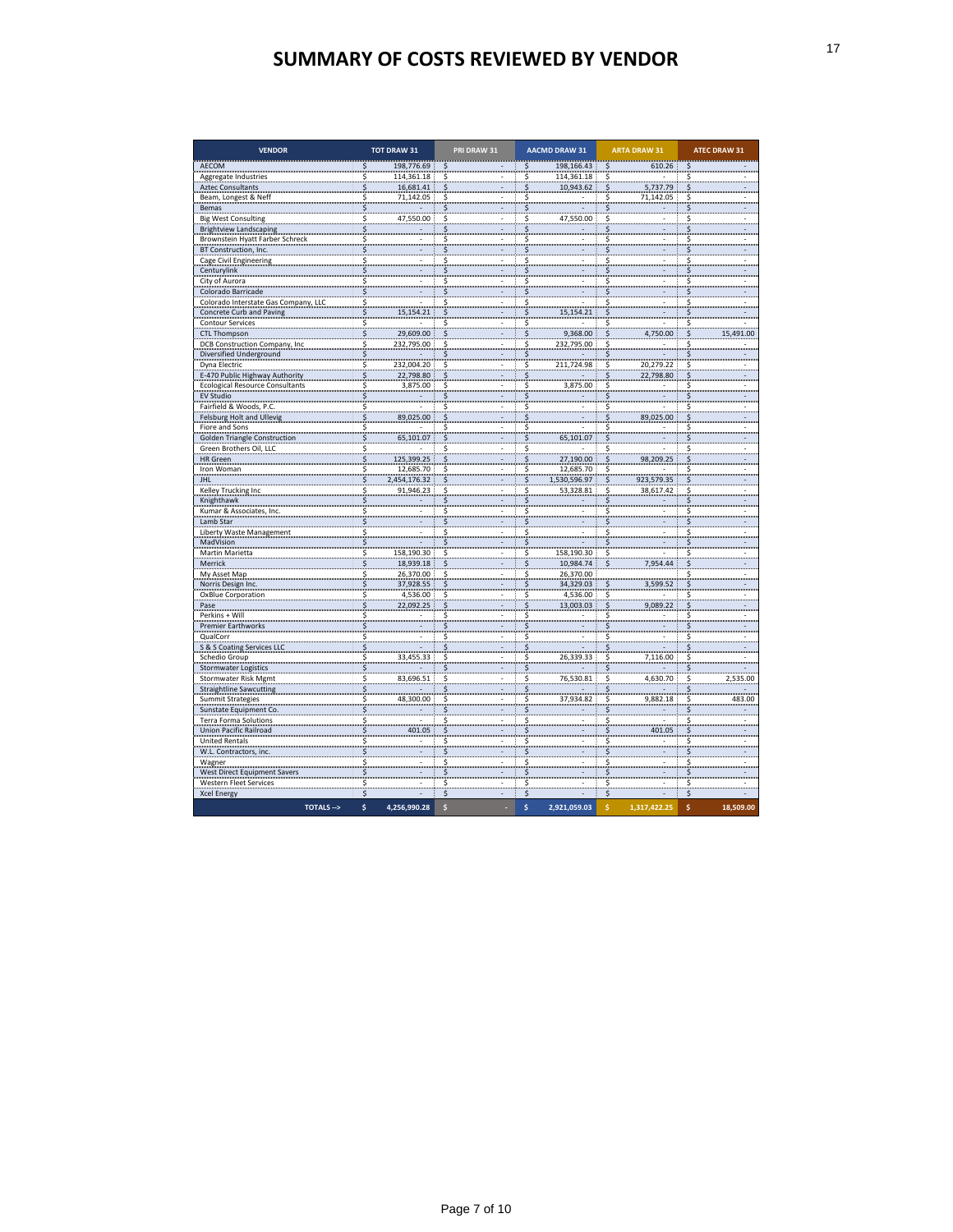

# **EXHIBIT B**

**SUMMARY OF DOCUMENTS REVIEWED**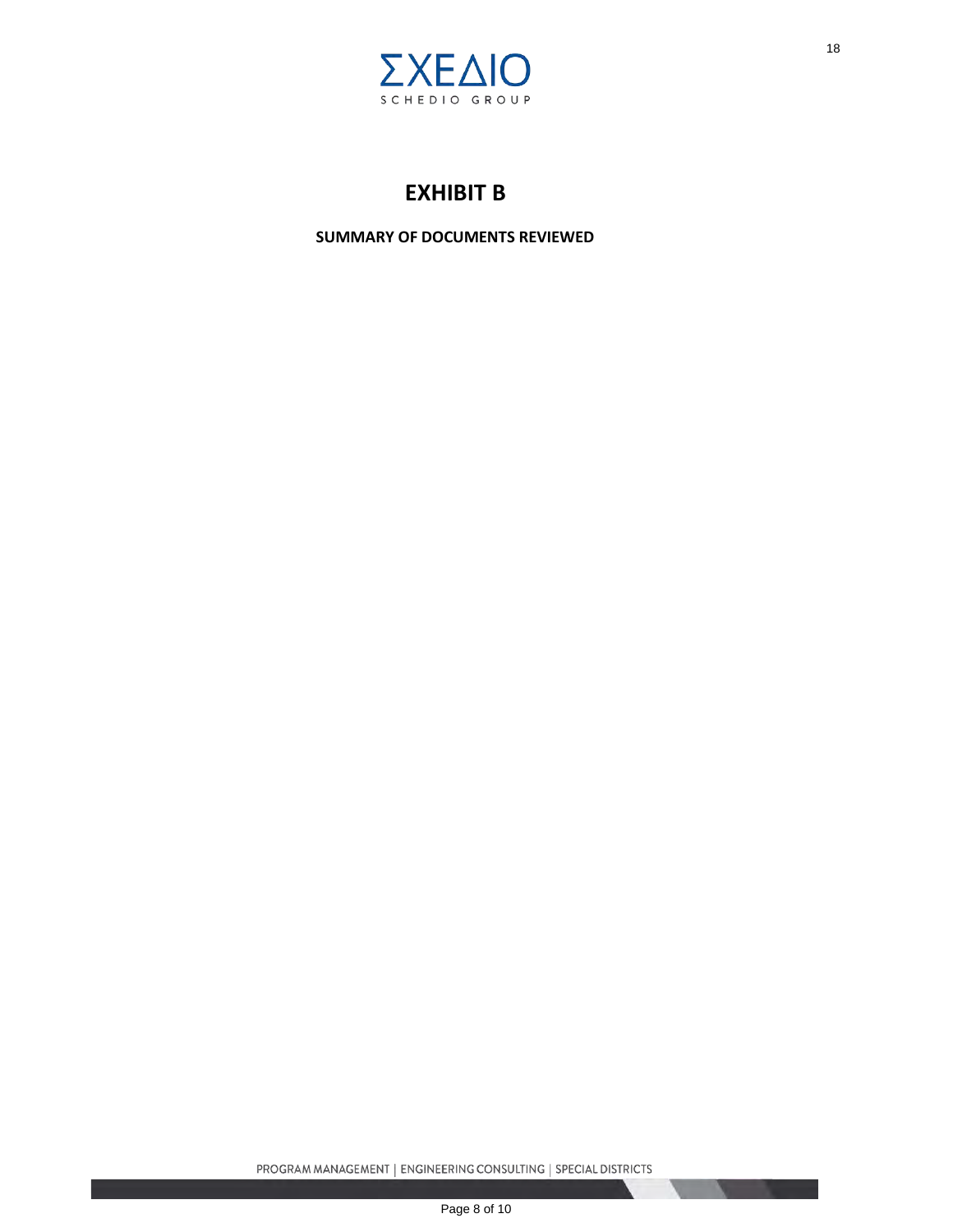

#### **SUMMARY OF DOCUMENTS REVIEWED**

#### **SERVICE PLANS**

First Amended and Restated Service Plan for Aerotropolis Area Coordinating Metropolitan District, City of Aurora Colorado, prepared by McGeady Becher P.C., dated October 16, 2017

#### **DISTRICT AGREEMENTS**

- Facilities Funding and Acquisition Agreement between Aerotropolis Area Coordinating Metropolitan District and The Aurora Highlands, LLC, prepared by McGeady Becher P.C., executed July 20, 2018
- 2017-2018 Operation Funding Agreement between Aerotropolis Area Metropolitan District and The Aurora Highlands, LLC, prepared by McGeady Becher P.C., executed on July 20, 2018
- First Amended and Restated Facilities Funding and Acquisition Agreement between Aerotropolis Area Coordinating Metropolitan District and The Aurora Highlands, LLC, prepared by McGeady Becher P.C., executed on August 23, 2018 <sup>19</sup><br>
Page 10 o G R o U P<br>
DOCUMENTS REVIEWED<br>
In for Aerotropolis Area Coordinating Metropolitan<br>
rear by McGeady Becher P.C., dated October 16, 2017<br>
rement between Aerotropolis Area Coordinating<br>
lighlands, LLC, prepare
- Intergovernmental Agreement Regarding Coordination of Facilities Funding for ATEC Metropolitan District No. 1 Projects between The Aurora Highlands Community Authority Board and Aurora Tech Center Development, LLC, prepared by McGeady Becher P.C. (unexecuted)

#### **CONSTRUCTION DRAW REQUESTS**

- AACMD Draw Request No. 01, dated September 7, 2018, revised October 15, 2018
- AACMD Draw Request No. 02, dated September 14, 2018
- AACMD Draw Request No. 03, dated September 30, 2018
- AACMD Draw Request No. 04, dated October 15, 2018
- AACMD Draw Request No. 05, dated November 13, 2018
- AACMD Draw Request No. 06, dated December 11, 2018
- AACMD Draw Request No. 07, dated January 15, 2019
- AACMD Draw Request No. 08, dated February 12, 2019
- AACMD Draw Request No. 09, dated March 12, 2019
- AACMD Draw Request No. 10, dated April 12, 2019
- AACMD Draw Request No. 11, dated May 16, 2019
- AACMD Draw Request No. 12, dated June 20, 2019
- AACMD Draw Request No. 13, dated July 18, 2019
- AACMD Draw Request No. 14, dated August 15, 2019
- AACMD Draw Request No. 15, dated September 19, 2019
- AACMD Draw Request No. 16, dated October 17, 2019
- AACMD Draw Request No. 17, dated November 21, 2019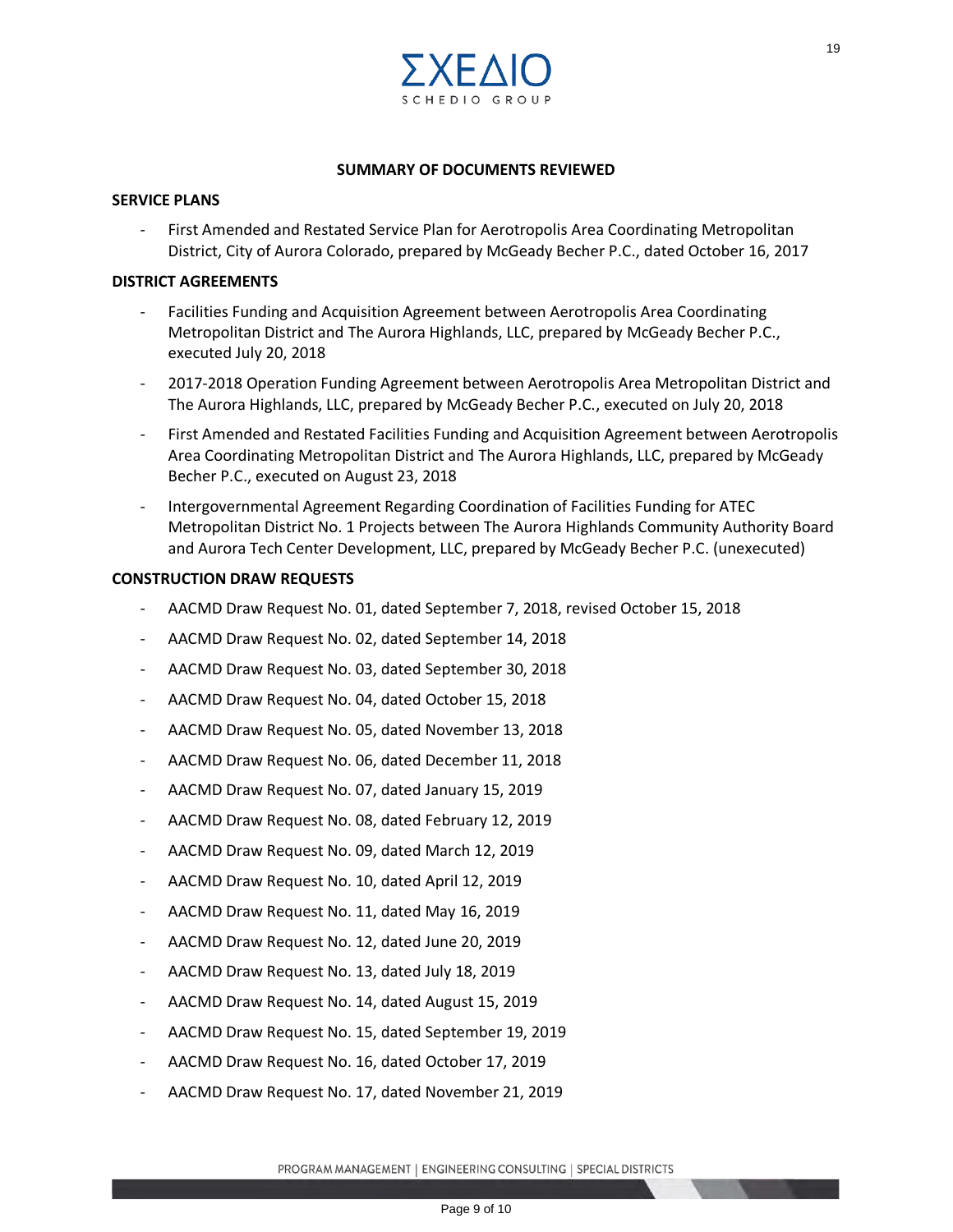

- AACMD Draw Request No. 18, dated December 19, 2019
- AACMD Draw Request No. 19, dated January 16, 2020
- AACMD Draw Request No. 20, dated February 20, 2020
- AACMD Draw Request No. 21, dated March 19, 2020
- AACMD Draw Request No. 22, dated April 16, 2020
- AACMD Draw Request No. 23, dated May 21, 2020
- AACMD Draw Request No. 24, dated June 18, 2020
- AACMD Draw Request No. 25, dated July 16, 2020
- AACMD Draw Request No. 26, dated August 20, 2020
- AACMD Draw Request No. 27, dated September 17, 2020
- AACMD Draw Request No. 28, dated October 21, 2020
- AACMD Draw Request No. 29, dated November 17, 2020
- AACMD Draw Request No. 30, dated December 17, 2020
- AACMD Draw Request No. 31, dated January 18, 2021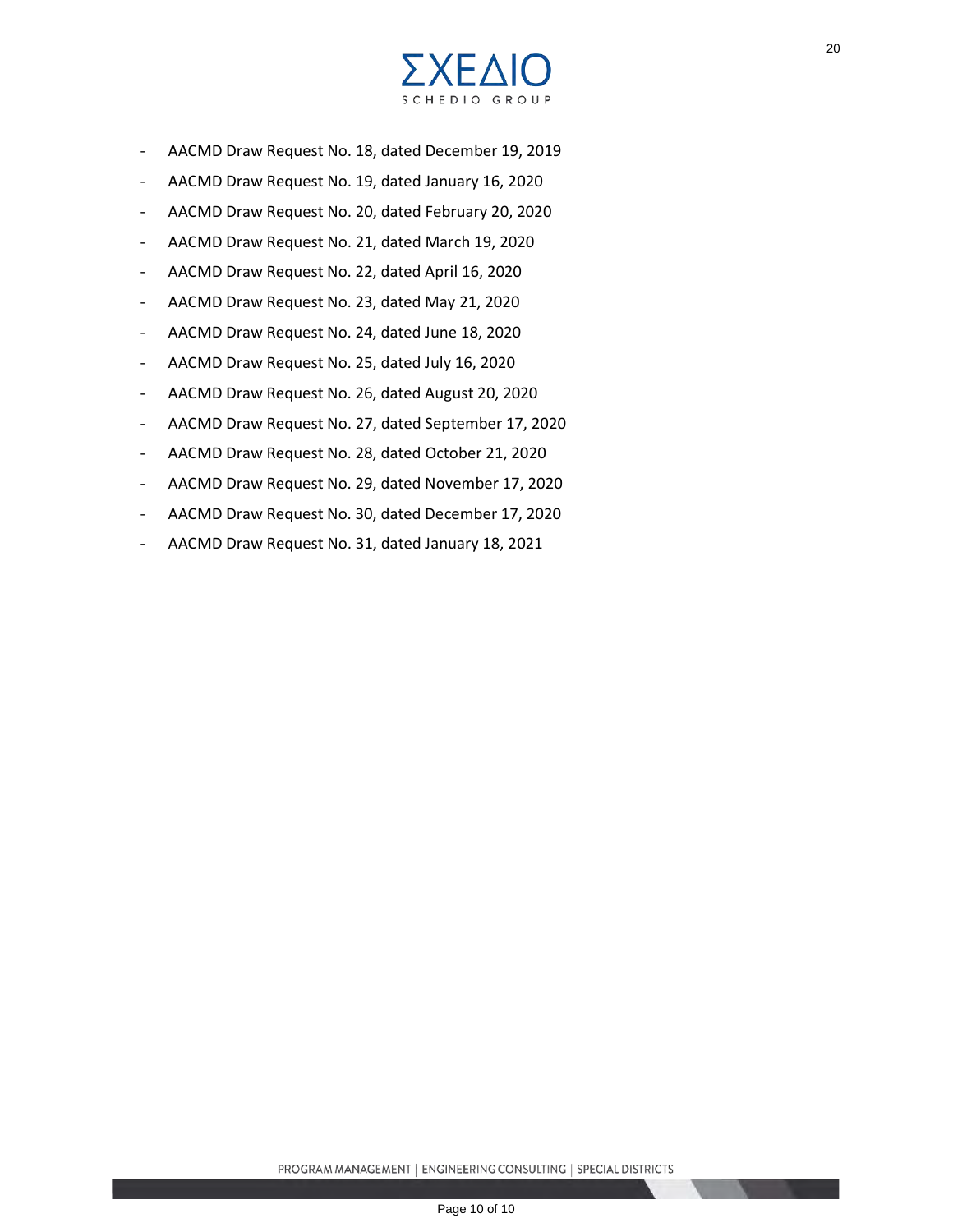# **CERTIFIED RECORD**

# **OF**

## **PROCEEDINGS OF**

## **THE BOARD OF DIRECTORS**

### **OF**

# **THE AURORA HIGHLANDS COMMUNITY AUTHORITY BOARD**

Authorizing a draw on January 28, 2021 of the

# **The Aurora Highlands Community Authority Board Special Tax Revenue Draw-Down Bonds Series 2020A**

Adopted at a Special Meeting Held on January 25, 2021

*This cover page is not a part of the following resolution and is included solely for the convenience of the reader.* 

 $\overline{a}$ 

<span id="page-20-0"></span>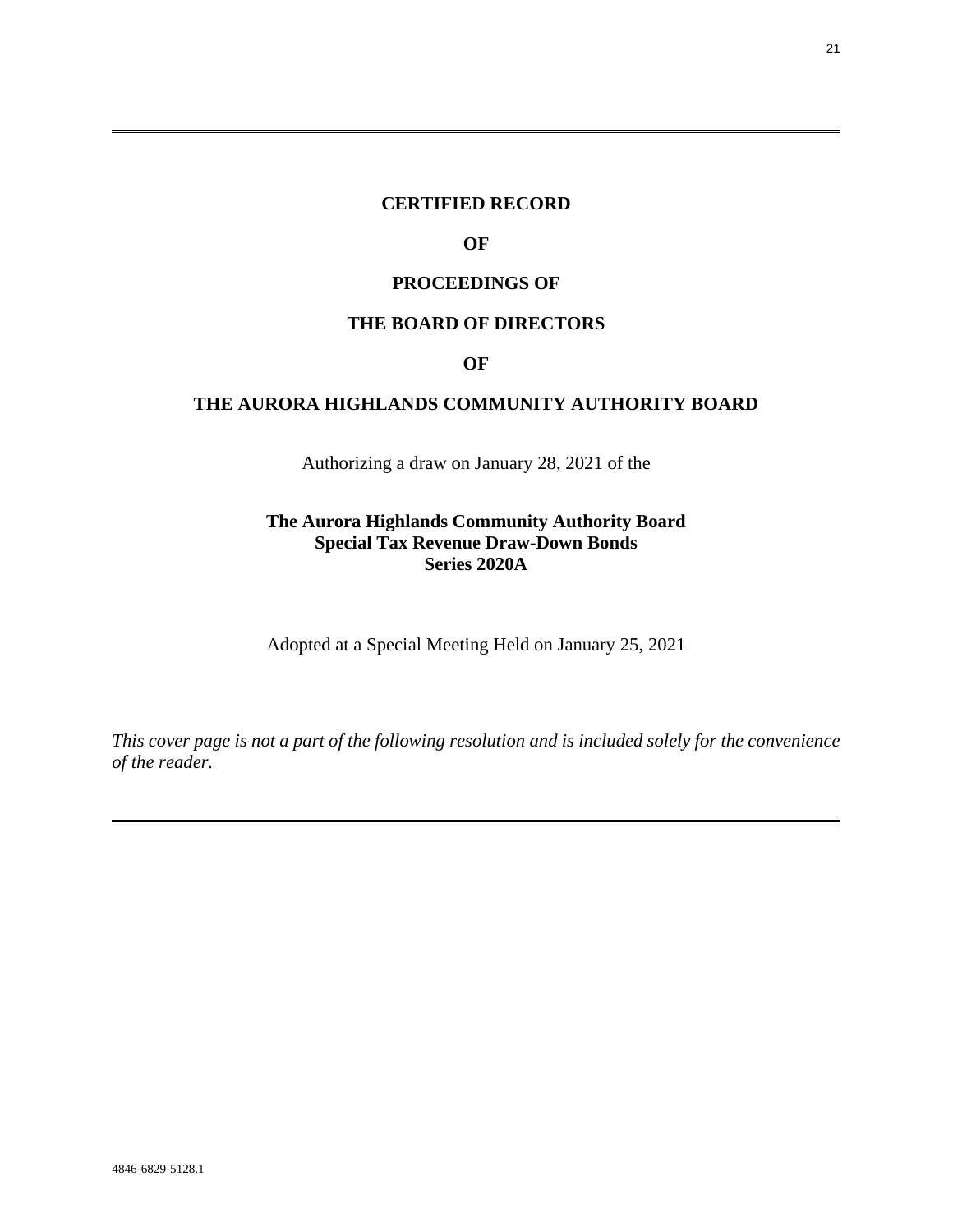#### STATE OF COLORADO DESCRIPTION OF A COLORADO DESCRIPTION OF A COLORADO DESCRIPTION OF A COLORADO DESCRIPTION OF A COLORADO DE LA COLORADO DE LA COLORADO DE LA COLORADO DE LA COLORADO DE LA COLORADO DE LA COLORADO DE LA COLO COUNTY OF ADAMS COUNTY ) ss. CITY OF AURORA THE AURORA HIGHLANDS COMMUNITY AUTHORITY BOARD )

The Board of Directors (the "Board") of The Aurora Highlands Community Authority Board, in the City of Aurora, Adams County, Colorado (the "Authority"), held a special meeting open to the public at Information Center, 3900 E. 470 Beltway, Aurora, Colorado 80019, on Monday, the 25th day of January, 2021 at 3:00 p.m.

*In accordance with §11-57-211, C.R.S., one or more of the members of the Board participated in this meeting and voted through the use of a conference telephone, and there was at least one person physically present at the designated meeting area to ensure that the public meeting was in fact accessible to the public.*

At such meeting, the following members of the Board were present, constituting a quorum:

| [Matthew Hopper] | President                  |
|------------------|----------------------------|
| Carla Ferreira   | Vice President             |
| Michael Sheldon  | Treasurer                  |
| Cynthia Shearon  | <b>Assistant Secretary</b> |
| Deanna Hopper    | <b>Assistant Secretary</b> |
|                  |                            |

At such meeting, the following members of the Authority Board were excused and not present:

| [Kathleen Sheldon              | <b>Assistant Secretary</b>                                                                   |
|--------------------------------|----------------------------------------------------------------------------------------------|
| Also present at such meeting:  |                                                                                              |
| <b>Authority Manager:</b>      | Denise Denslow<br>CliftonLarsonAllen LLP                                                     |
| <b>Authority Counsel:</b>      | MaryAnn McGeady, Esq., Jon Hoistad, Esq. &<br>Elisabeth Cortese, Esq.<br>McGeady Becher P.C. |
| <b>Authority Bond Counsel:</b> | Kamille Curylo, Esq. and Tanya Barton, Esq.<br><b>Kutak Rock LLP</b>                         |
| Placement Agent:               | <b>Brooke Hutchens</b><br>D.A. Davidson & Co.                                                |
| Accountant:                    | Debra Sedgeley<br>CliftonLarsonAllen LLP                                                     |

At such meeting thereupon there was introduced the following resolution: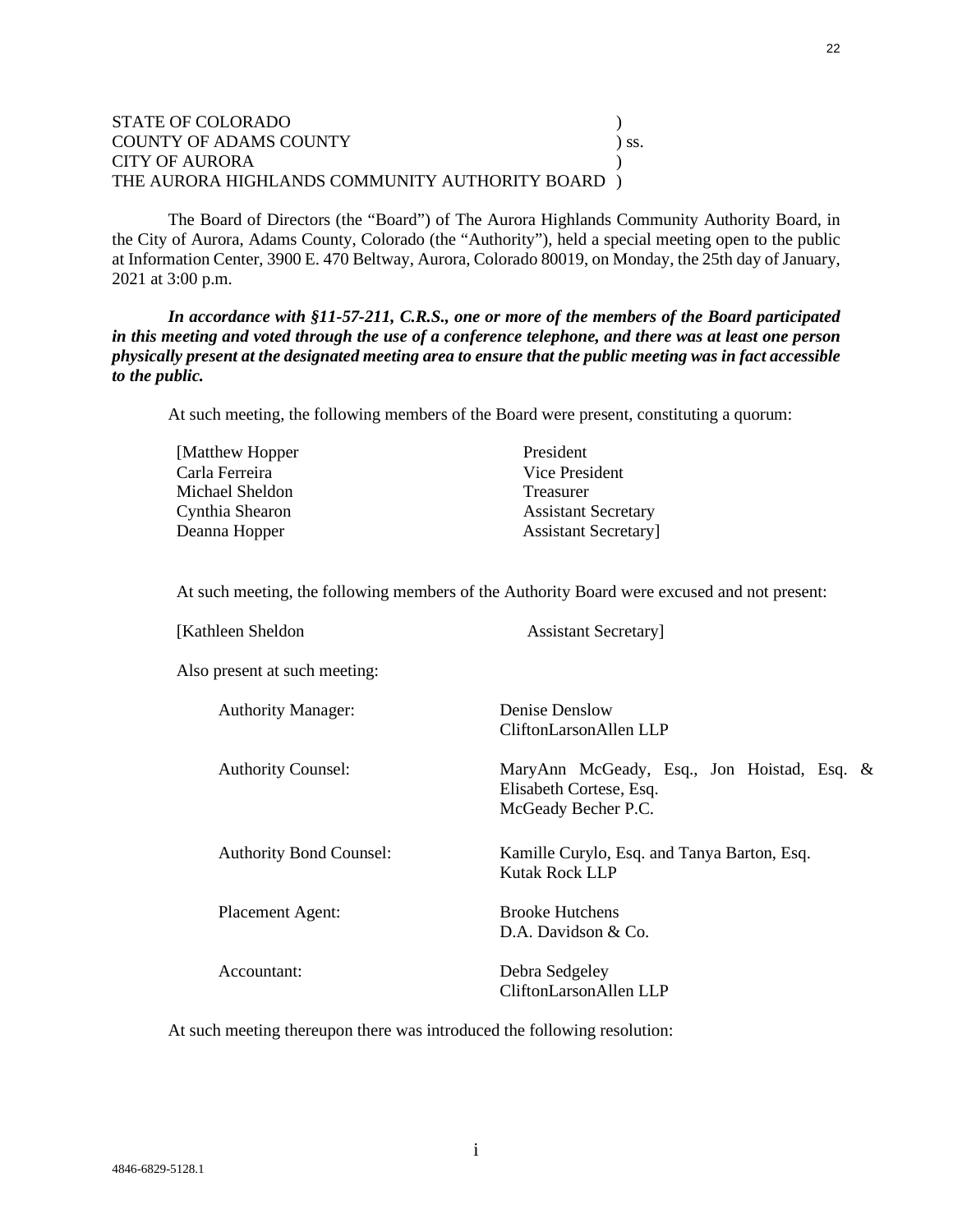#### **RESOLUTION**

Capitalized terms used and not otherwise defined herein have the respective meanings set forth in the Authorizing Resolution (as defined herein) or in the 2020A Indenture (as defined herein).

WHEREAS, The Aurora Highlands Community Authority Board (the "Authority") is a public corporation and political subdivision of the State, duly organized and existing as a separate legal entity under the constitution and laws of the State, including particularly Title 29, Article 1, Part 2, C.R.S. (the "Act"); and

WHEREAS, the Authority and the Districts have entered into that certain The Aurora Highlands Community Authority Board Establishment Agreement, dated as of November 21, 2019, as supplemented and amended by the First Amended and Restated Aurora Highlands Community Authority Board Establishment Agreement, dated as of April 16, 2020 (collectively, the "CABEA"), for the purpose of creating the Authority in order that the Authority can establish a method of coordinating among the Districts the design, planning, construction, acquisition, financing, operations and maintenance of public facilities, the debt for which was approved at the Election (as defined in the Indentures), including, without limitation, necessary or appropriate equipment (the "Public Improvements") necessary for the community located in the service area of the Authority, in the City of Aurora, Adams County, Colorado, and commonly known as The Aurora Highlands (the "The Aurora Highlands Development"); and

WHEREAS, pursuant to the Act, the Authority generally may, to the extent provided by contract (such as the CABEA), exercise any general power of a special district specified in Part 10 of Article 1 of Title 32, C.R.S., other than levying a tax or exercising the power of eminent domain, and may additionally issue bonds payable solely from revenue derived from one or more of the functions, services, systems, or facilities of the Authority, from money received under contracts entered into by the Authority, or from other available money of the Authority; and

WHEREAS, the Board of Directors (the "Board") of the Authority previously authorized the issuance of up to \$165,159,327 of its Special Tax Revenue Draw-Down Bonds, Series 2020A (the "Bonds") pursuant to a resolution adopted by the Board on April 16, 2020 (the "Authorizing Resolution"), to or at the direction of Oxnard Financial, LLC, a Nevada limited liability company (the "Purchaser"), from time to time, subject to the conditions of that certain Indenture of Trust, dated June 30, 2020 (the "2020A Indenture"), by and between the Authority and Zions Bancorporation, National Association (the "Trustee") in order to provide for the payment of the Payment Obligation (as defined in the Authorizing Resolution); and

WHEREAS, the Bonds have been previously issued in the aggregate principal amount of \$63,972,452; and

WHEREAS, the Board has determined that it is in the best interests of the Authority, the Districts and the inhabitants therein, that additional Bonds be issued by the Authority to enable the Authority to plan, design, construct and acquire the Public Improvements within or otherwise serving the residents, property owners and taxpayers of the Districts and the Authority and to pay the costs of issuance related thereto (the "Project"); and

23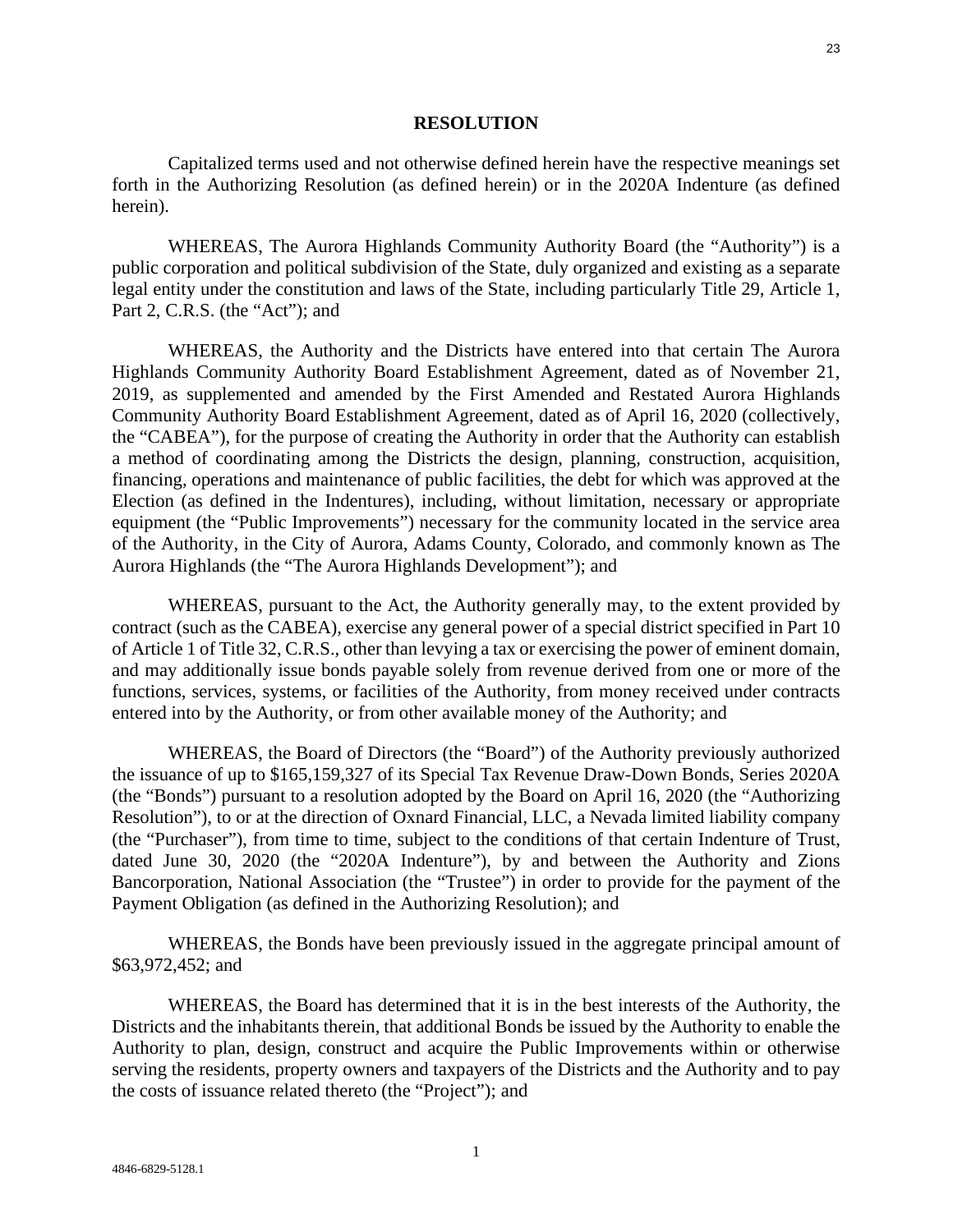WHEREAS, the additional Bonds to be issued will be purchased by the Purchaser, on the basis of terms set forth in the 2020A Indenture and the investor letter received from the Purchaser in substantially the form attached to the 2020A Indenture as Exhibit C-2 (the "Investor Letter"); and

WHEREAS, the Bonds shall be issued pursuant to the provisions of the Act, Title 32, Article 1, Part 11, C.R.S., the CABEA, the Service Plans of the Districts, and all other laws thereunto enabling; and

WHEREAS, the Board specifically elects to apply all of the provisions of Title 11, Article 57, Part 2, C.R.S., to the Bonds; and

WHEREAS, the Bonds shall be special limited tax revenue obligations of the Authority, and shall be payable solely from the Pledged Revenue (as defined in the 2020A Indenture) on a basis subordinate to any Senior Obligations (as defined in the 2020A Indenture), if any, issued hereafter by the Authority, and on a basis senior to the 2020B Subordinate Bonds (as defined in the 2020A Indenture); and

WHEREAS, the Bonds will be issued to the Purchaser and the Purchaser has certified that it constitutes (a) an "accredited investor" within the meaning of Rule  $501(A)$  of Regulation D promulgated by the Securities and Exchange Commission under the Securities Act of 1933, as amended, such that the Bonds will be exempt from registration under the Colorado Municipal Bond Supervision Act and (b) an "institutional investor" as such term is defined in Section 32-1- 103(6.5), such that the Bonds may be issued under the provisions of Section 32-1-1106(a)(IV), C.R.S.; and

WHEREAS, pursuant to Section 18-8-308, C.R.S., all known potential conflicting interests of the members of the Board were disclosed to the Colorado Secretary of State and to the Board in writing at least 72 hours in advance of this meeting and, additionally, in accordance with Section 24-18-110, C.R.S., the appropriate Board members have made disclosure of their personal and private interests relating to the issuance of the Bonds in writing to the Secretary of State and the Board; finally, the Board members having such interests have stated for the record immediately prior to the adoption of this Resolution the fact that they have such interests and the summary nature of such interests and the participation of those Board members is necessary to obtain a quorum or otherwise enable the Board to act; and

WHEREAS, the Board desires to authorize the issuance and delivery of the Bonds and to authorize the execution, completion, and delivery of such certificates and other documents as may be necessary to effect the intent of this Resolution.

# NOW, THEREFORE, BE IT RESOLVED BY THE BOARD OF DIRECTORS OF THE AURORA HIGHLANDS COMMUNITY AUTHORITY BOARD, IN THE CITY OF AURORA, ADAMS COUNTY, COLORADO:

**Section 1. Approval and Authorization of Issuance of Bonds in Additional Draw Amount**. A draw in the amount of \$4,014,284 of the Bonds is hereby approved. The Bonds to be drawn will be dated the date of such draw and will comply in all respects with the 2020A Indenture and the Authorizing Resolution. The amount and date of such draws will be evidenced by a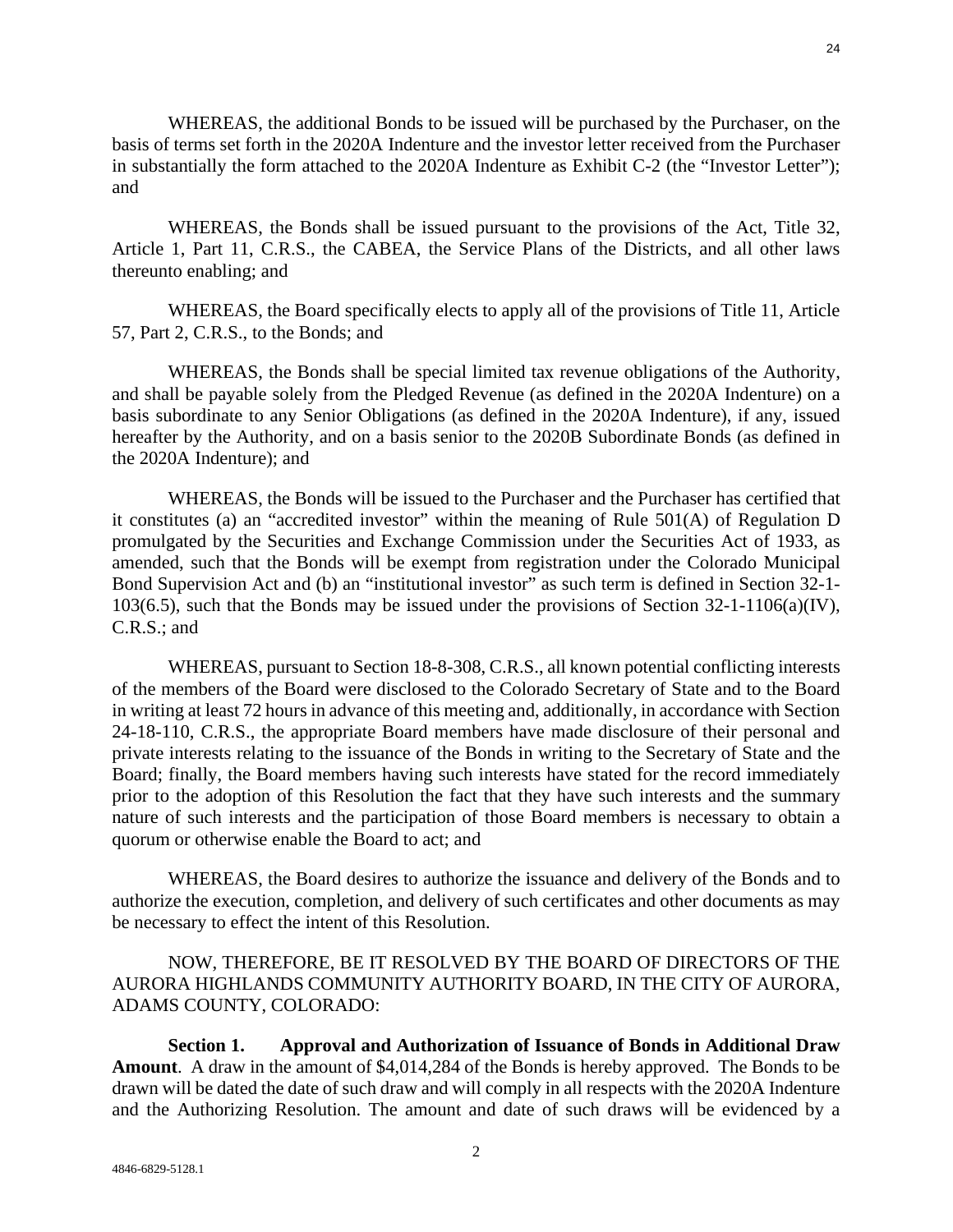notation in the records of the Authority. Such draw shall be further evidenced by a bond or bonds in Authorized Denominations, substantially in the form attached as Exhibit A to the 2020A Indenture.

The appropriate officers of the Authority are hereby authorized and directed to prepare and furnish to any interested person certified copies of all proceedings and records of the Authority relating to the Bonds and such other affidavits and certificates as may be required to show the facts relating to the authorization and issuance thereof.

**Section 2. Investor Letter**. The Authority hereby accepts the Purchaser's executed Investor Letter covering its purchase of the Bonds authorized to be drawn hereunder.

**Section 3. Delegation of Authority**. The Board hereby delegates Matthew Hopper, the President of the Authority as the Authorized Delegate or such other authorized officer of the Authority to complete, revise and finalize the bond details for the Bonds to be drawn according to this Resolution, with the approval of the Authority's general counsel, to affect the purposes of the Authority.

**Section 4. Findings and Declarations of the Board**. The Board, having been fully informed of and having considered all the pertinent facts and circumstances, hereby finds, determines, and declares as follows:

(a) For the purpose of financing or reimbursing costs of the acquisition, construction and installation of the Public Improvements, the Board hereby determines to issue and make a draw on the Bonds.

(b) The Board specifically elects to apply all of the provisions of Title 11, Article 57, Part 2, C.R.S., to the Bonds.

**Section 5. Authorization**. In accordance with the Constitution of the State of Colorado; the Act; the Supplemental Public Securities Act; and all other laws of the State of Colorado thereunto enabling, the Authority shall issue the Bonds for the purposes of financing or reimbursing costs of the Public Improvements.

**Section 6. Permitted Amendments to Resolution**. Except as otherwise provided herein, the Authority may amend this Resolution in the same manner, and subject to the same terms and conditions, as apply to an amendment or supplement to the 2020A Indenture as provided therein.

**Section 7. Authorization to Execute Other Documents and Instruments**. The President, Vice President, Treasurer and Assistant Secretaries of the Authority shall, and they are each hereby authorized and directed, to take all actions necessary or appropriate to effectuate the provisions of this Resolution, including, but not limited to, such certificates, documents, instruments, and affidavits as may be reasonably required by Bond Counsel, the Trustee, or general counsel to the Authority. The execution by the President, Vice President, Treasurer or any Assistant Secretary of any document not inconsistent herewith shall be conclusive proof of the approval by the Authority of the terms thereof.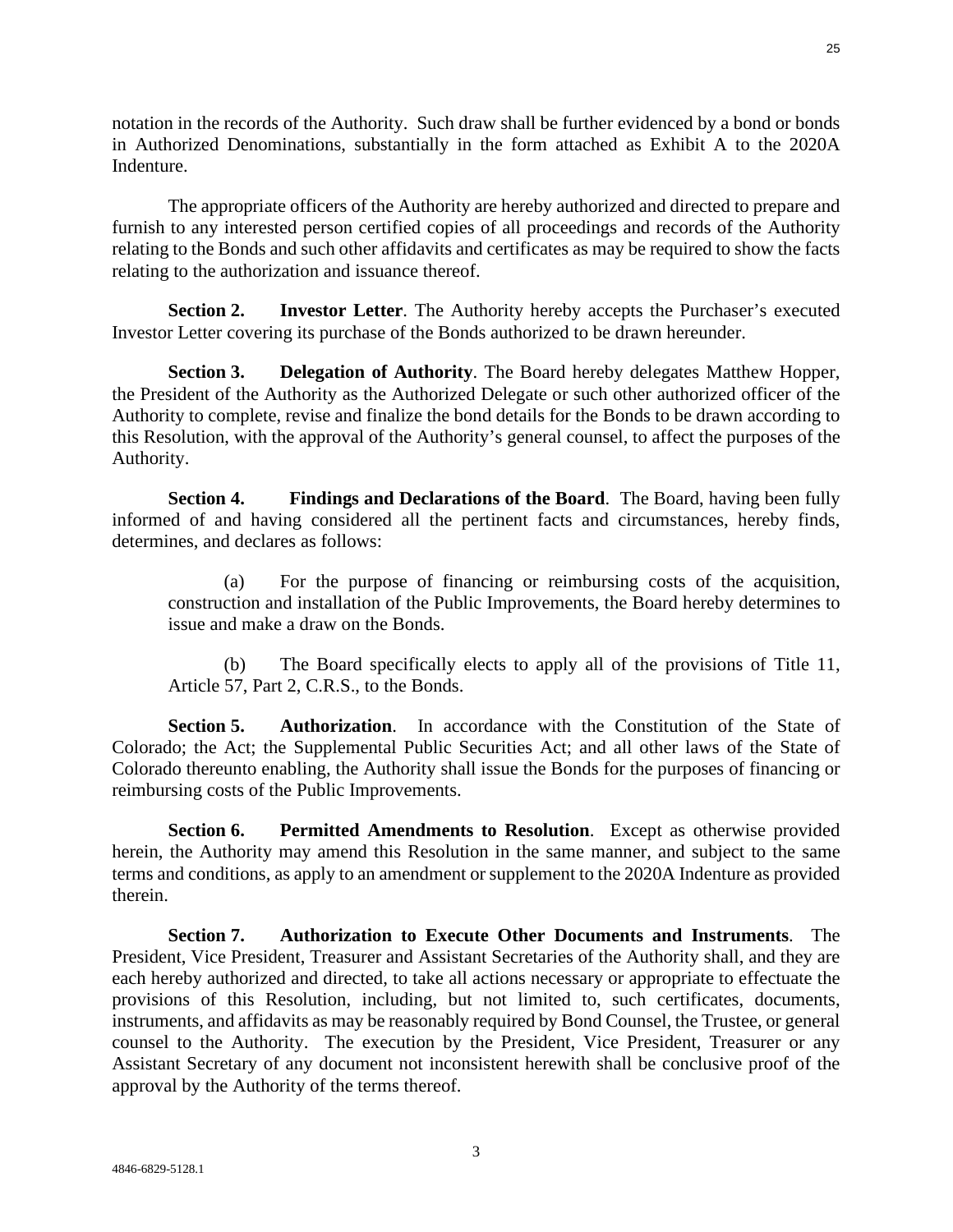**Section 8. Pledge**. The creation, perfection, enforcement, and priority of the pledge of the Pledged Revenue to secure the payment of the principal of, premium, if any, and interest on the Bonds shall be governed by Section 11-57-208 of the Supplemental Public Securities Act, the 2020A Indenture, and this Resolution. The amounts pledged to the payment of the principal of, premium, if any, and interest on the Bonds shall immediately be subject to the liens of such pledges without any physical delivery, filing, or further act. The liens of such pledges shall have the priority set forth in the 2020A Indenture, and shall not necessarily be exclusive such liens. The liens of such pledges shall be valid, binding, and enforceable as against all persons having claims of any kind in tort, contract, or otherwise against the Authority irrespective of whether such persons have notice of such liens.

**Section 9. No Recourse Against Officers and Agents**. Pursuant to Section 11-57-209 of the Supplemental Public Securities Act, if a member of the Board, or any officer or agent of the Authority acts in good faith, no civil recourse shall be available against such member, officer, or agent for payment of the principal of, premium, if any, or interest on the Bonds. Such recourse shall not be available either directly or indirectly through the Board or the Authority, or otherwise, whether by virtue of any constitution, statute, rule of law, enforcement of penalty, or otherwise. By the acceptance of a Bond, each purchaser or transferee thereof specifically waives any such recourse.

**Section 10. Conclusive Recital**. Pursuant to Section 11-57-210 of the Supplemental Public Securities Act, the Bonds shall contain a recital that the Bonds are issued pursuant to certain provisions of the Supplemental Public Securities Act. Such recital shall be conclusive evidence of the validity and the regularity of the issuance of the Bonds after delivery for value.

**Section 11. Limitation of Actions**. Pursuant to Section 11-57-212 of the Supplemental Public Securities Act, no legal or equitable action brought with respect to any legislative acts or proceedings in connection with the authorization or issuance of the Bonds shall be commenced more than thirty days after the authorization of such securities.

**Section 12. Ratification and Approval of Prior Actions**. All actions heretofore taken by the officers and agents of the Authority and the members of the Board, not inconsistent with the provisions of this Resolution, relating to the authorization and issuance of the Bonds, or the execution and delivery of any documents in connection therewith, are hereby ratified, approved, and affirmed.

**Section 13. Resolution Irrepealable**. After the issuance of the Bonds, this Resolution shall be and remain irrepealable until such time as the Bonds shall have been fully discharged pursuant to the terms thereof and of the Indentures.

**Section 14. Repealer**. All orders, bylaws, and resolutions of the Authority, or parts thereof, inconsistent or in conflict with this Resolution, are hereby repealed to the extent only of such inconsistency or conflict.

**Section 15. Severability**. If any section, paragraph, clause, or provision of this Resolution shall for any reason be held to be invalid or unenforceable, the invalidity or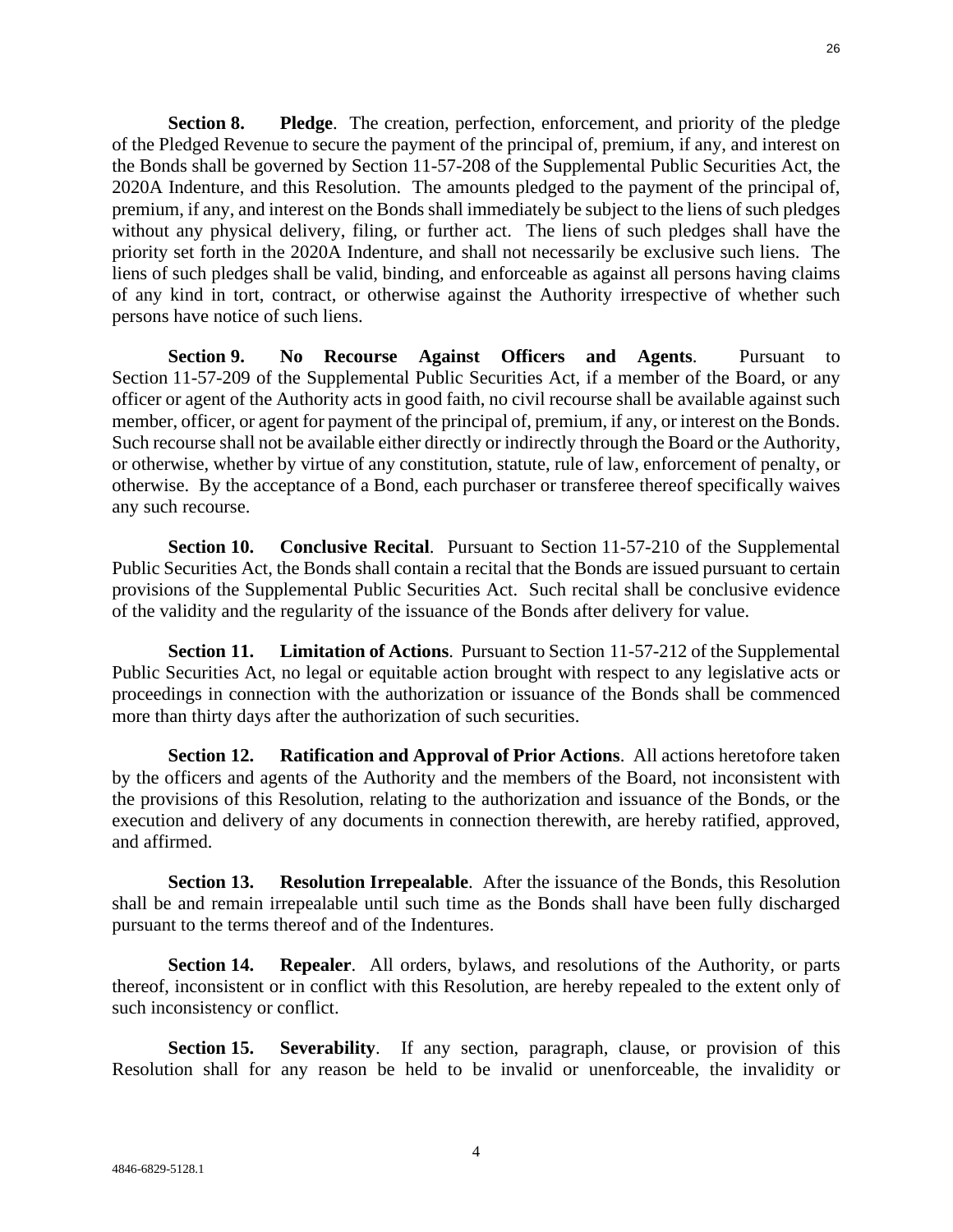unenforceability of such section, paragraph, clause, or provision shall not affect any of the remaining provisions of this Resolution, the intent being that the same are severable.

**Section 16. Effective Date**. This Resolution shall take effect immediately upon its adoption and approval.

[End of Bond Draw Resolution; Signatures Appear on Following Page]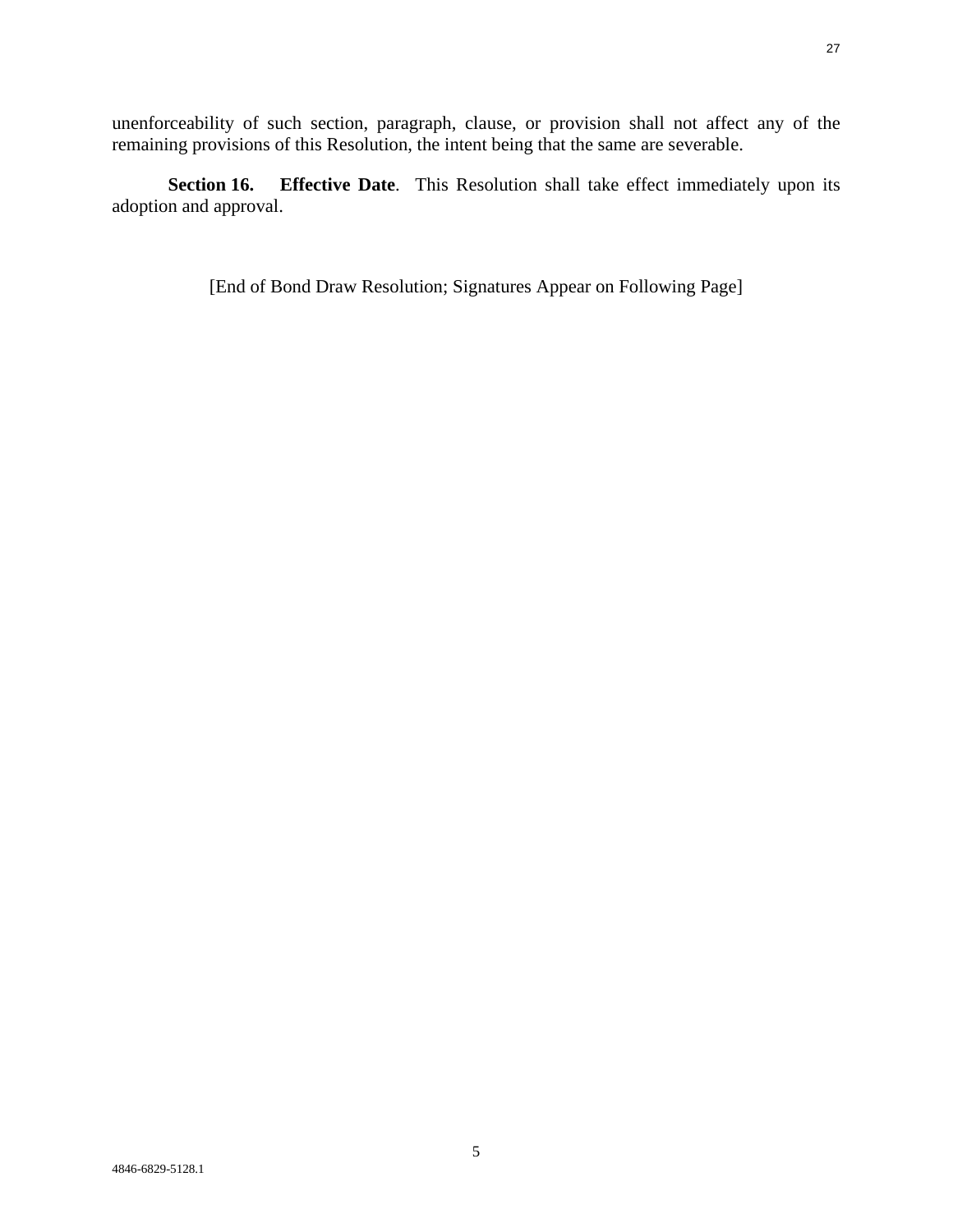APPROVED AND ADOPTED by the Board of Directors of The Aurora Highlands Community Authority Board, in the City of Aurora, Adams County, Colorado, on the 25th day of January, 2021.

# **THE AURORA HIGHLANDS COMMUNITY AUTHORITY BOARD**

[SEAL]

By

Matthew Hopper, President

ATTEST:

By \_\_\_\_\_\_\_\_\_\_\_\_\_\_\_\_\_\_\_\_\_\_\_\_\_\_\_\_\_\_\_\_\_

Deanna Hopper, Assistant Secretary

[Signature page to Bond Draw Resolution of Authority]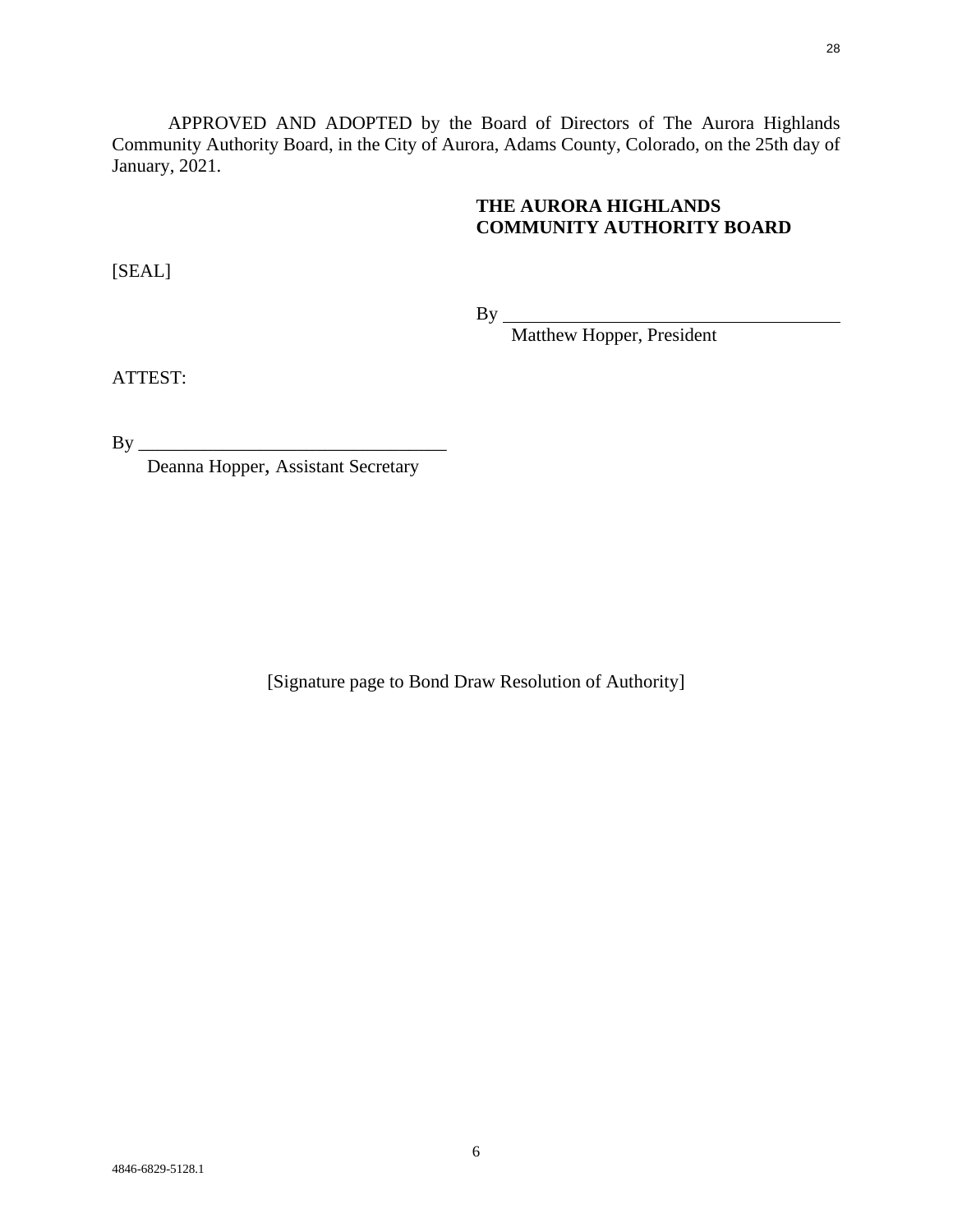Thereupon, Director \_\_\_\_\_\_\_\_\_ moved for the adoption of the foregoing resolution. The motion to adopt the resolution was duly seconded by Director \_\_\_\_\_\_\_\_, put to a vote, and carried on the following recorded vote:

Those voting AYE:

Those voting NAY:

Those abstaining:

Those absent:

Thereupon the President, as Chairman of the meeting, declared the Resolution duly adopted and directed the Assistant Secretaries to duly and properly enter the foregoing proceedings and Resolution upon the minutes of the Board.